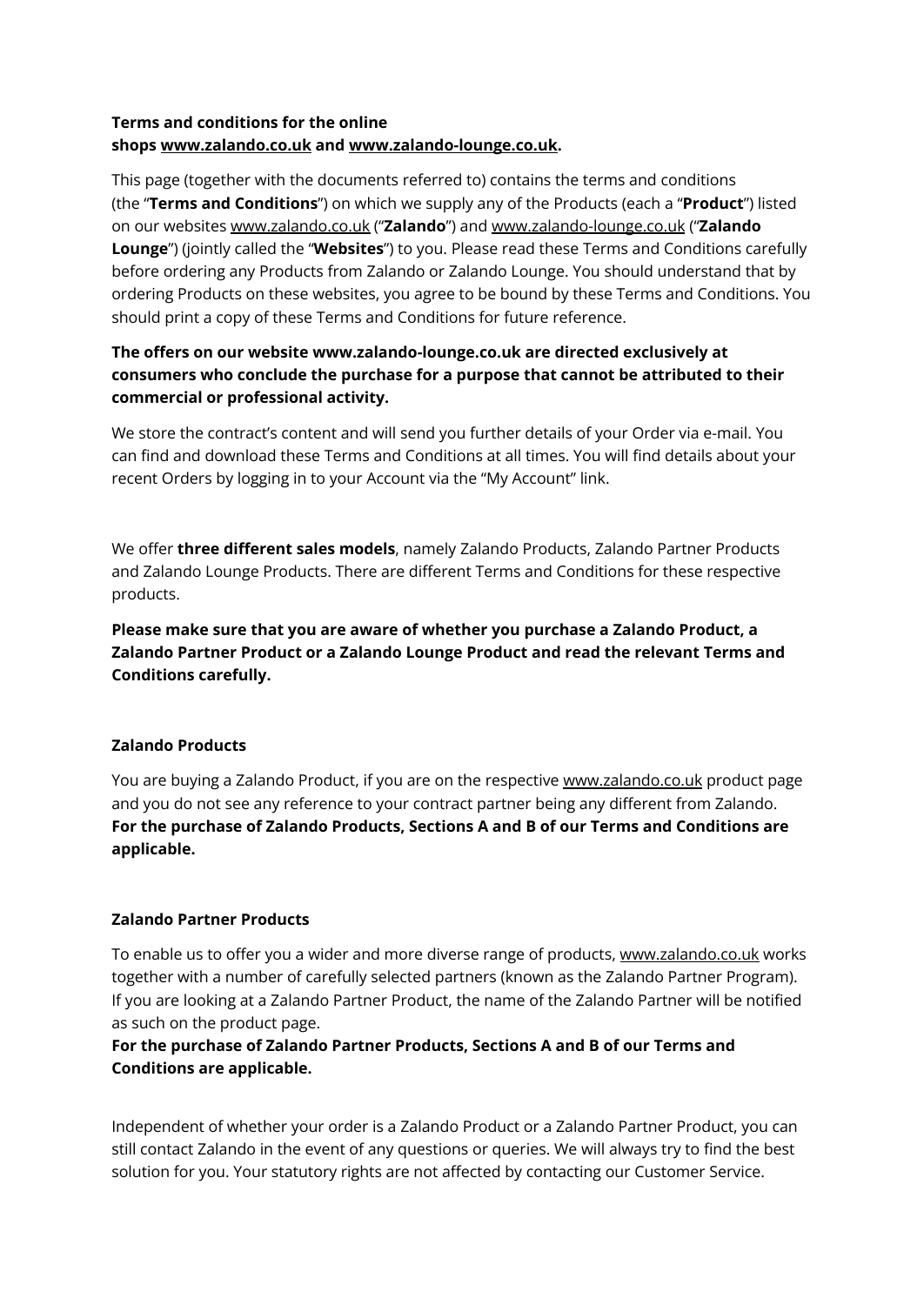### **Zalando Lounge Products**

"Zalando Lounge" means the online shop under [www.zalando-lounge.co.uk.](https://www.zalando-lounge.co.uk/) Zalando Lounge is an exclusive online shopping community offering designer Products at reduced prices. The offers on Zalando Lounge are only available for a limited time and while stocks last. All Products available for sale on Zalando Lounge are Zalando Lounge Products. **For the purchase of Zalando Lounge Products, Sections A and C of our Terms and Conditions are applicable.**

### **Customer Services**

**Regardless of which buying model you are using, you can contact our Customer Services team with any questions, comments or suggestions without affecting your statutory rights:**

**Free Customer Services helpline for Zalando and Zalando Partner Products – +44 20 3059 8139 Free Customer Services helpline for Zalando Lounge Products – 0800 206 10 12**

**both available Mo – Fr (08.00 - 18.00 CET-1)**

**E-Mail for Zalando and Zalando Partner Products: [service@zalando.co.uk](mailto:service@zalando.co.uk) E-Mail for Zalando Lounge Products: [service@zalando-lounge.co.uk](mailto:service@zalando-lounge.co.uk)**

#### **Telefax: +49 (0)30 2759 46 93**

[www.zalando.co.uk](https://www.zalando.co.uk/) has been approved by Trusted Shops and must comply with this institution's rules and regulations for online retailers. You can find out more by clicking on the following link:

**As online retailers, we are statutorily obliged to outline the Terms and Conditions of using our Websites. All sections are outlined below.**

#### **Section (A) – General Terms and Conditions**

#### **1. About us and these Terms and Conditions**

1.1 About us, our agent and these terms and conditions "Zalando SE (Public limited company) is a company registered in Germany with the district court of Charlottenburg, Berlin under number HRB 158855 B with registered office at Valeska-Gert-Straße 5, 10243 Berlin, Germany. If you have any comments or suggestions, we would be pleased to receive them by emailing us at [service@zalando.co.uk](mailto:service@zalando.co.uk) or, concerning Zalando Lounge

Products, [service@zalando-lounge.co.uk](mailto:service@zalando-lounge.co.uk). Alternatively you may call us on +44 20 3059 8139 or,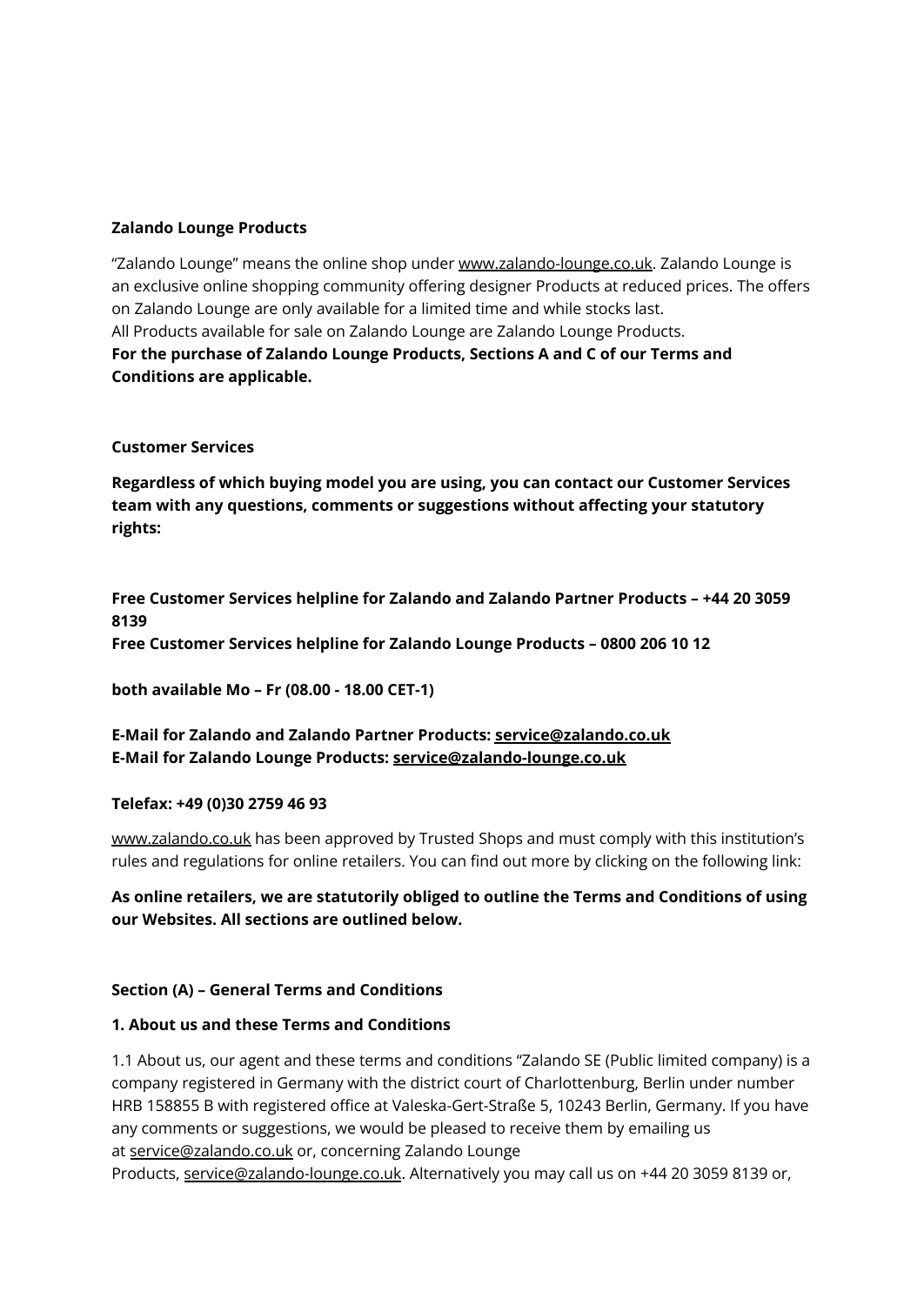concerning Zalando Lounge Products 0800 206 10 12 – both telephone numbers are open to receive calls between 6am and 7pm on Monday to Friday.

1.2 These Terms and Conditions govern the supply by us of any Product ordered by you on Zalando or Zalando Lounge. By ordering a Product, you agree to be legally bound by these Terms and Conditions.

1.3 In these Terms and Conditions:

a) "Account" means the account that you will need to register for on the site if you would like to submit an order on the site;

b) "Acknowledgement" means our acknowledgement of your order by email;

c) "Breach of Duty" has the meaning given to it in clause 9.9(b) of these terms and conditions;

d) "Business Day" means a day which is neither (i) a Saturday or Sunday, nor (ii) a public holiday anywhere in England;

e) "Confirmation of Order" means our email to you in which we accept your order in accordance with clause 4.10 below;

f) "Contract" means your order of a product or products in accordance with these terms and conditions which we accept in accordance with clause 4.10 below;

g) "Customer" means individual who places an order on the site;

h) "Liability" has the meaning given to it in clause 9.9(a) of these terms and conditions;

i) "Order" means the order submitted by you to the site to purchase a product from us;

j) "you" means the customer who places an order;

k) references to "clauses" are to clauses of these terms and conditions;

l) headings are for ease of reference only and shall not affect the interpretation or construction of the terms and conditions;

m) words imparting the singular shall include the plural and vice versa. Words imparting a gender shall include every gender and references to persons shall include an individual, company, corporation, firm or partnership;

n) references to "includes" or "including" or like words or expressions shall mean without limitation.

1.4 You can read our Terms and Conditions at any time on Zalando or Zalando Lounge. You may print out this document or save the file on your computer using the 'save' function on your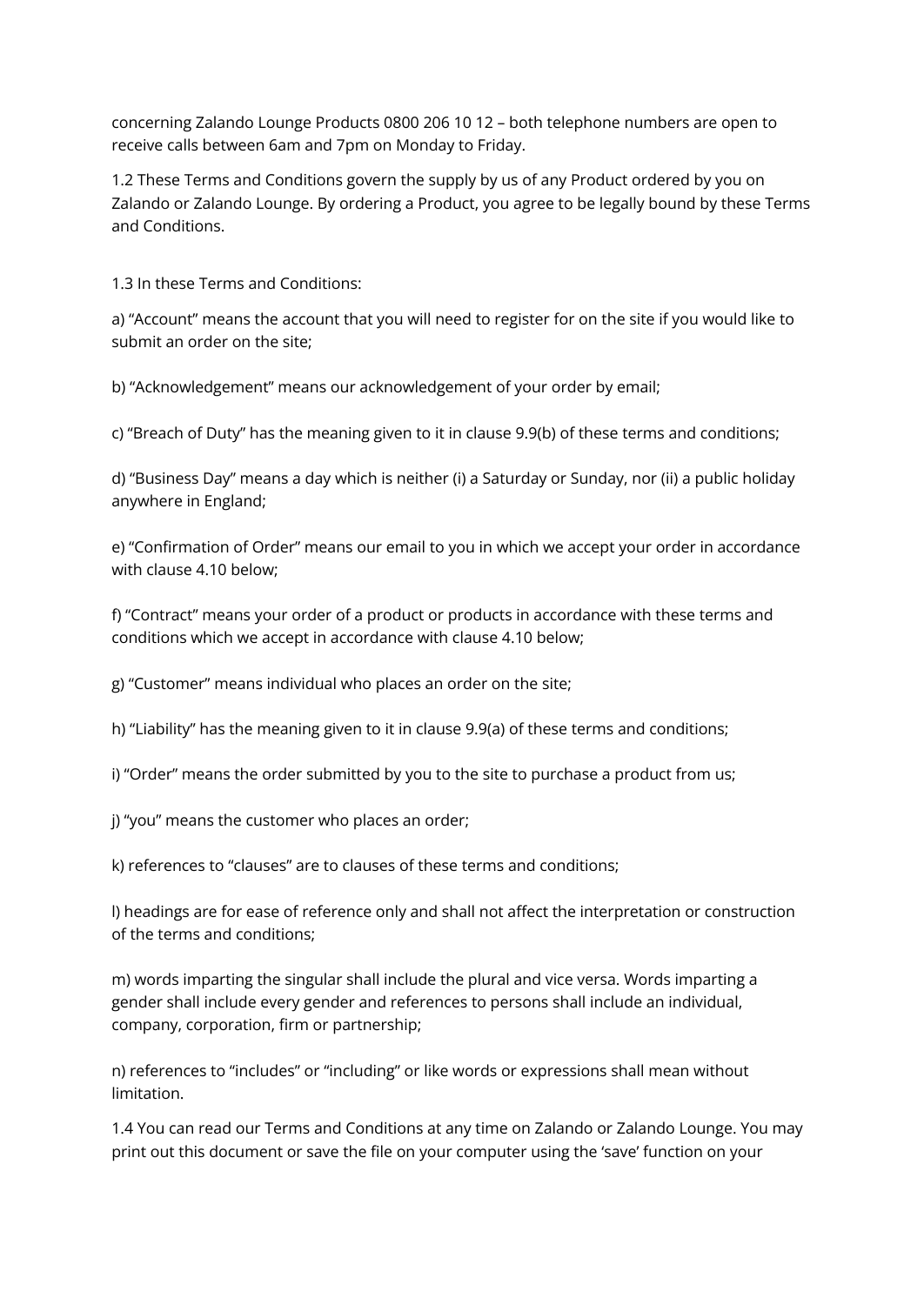browser. Click [here](https://media.ztat.net/media/agb/GB/2013-12-13_v5.pdf) to open this document as a PDF file. To open this file, you will need a PDF reader, such as Adobe Reader, available for free on [www.adobe.com](http://www.adobe.com/).

1.5 These terms and conditions are our copyrighted intellectual property. Use by third parties – even of extracts – for the commercial purposes of offering goods and/or services is not permitted. Infringements may be subject to legal action.

# **2. The Customer's Account**

2.1 For you to be able to Order Products on Zalando or Zalando Lounge, you must have a registered Account. You only have the right to register one (1) Account on [www.zalando.co.uk](https://www.zalando.co.uk/) or [www.zalando-lounge.co.uk.](https://www.zalando-lounge.co.uk/) We reserve the right to delete duplicate Accounts and deny any Customers who do not comply with our Terms and Conditions the right to use their Account. We may also edit or delete these Accounts as part of our virtual householder's rights.

2.2 When you register an Account, you will be asked to state some personal details. If you do not state this information, we will not register an Account and you will not be able to Order Products on Zalando or Zalando Lounge. We will notify you by e-mail when your registration is completed.

2.3 We are not obliged to accept all registration requests or all Orders, even when placed by registered Customers nor are we obliged to keep a consistent range of Products or keep any Products available permanently. This clause does not affect Orders that have already been placed.

2.4 By registering on or placing an Order through Zalando or Zalando Lounge you warrant that:

a) you are at least 18 years old; and

b) you are resident in the United Kingdom.

2.5 You are responsible for assuring that all information you enter as part of the registration process is correct, complete and up to date. Your personal data will be stored and processed by Zalando SE in the manner stated in Zalando's and Zalando Lounge's privacy policy on: [http://www.zalando.co.uk/zalando-privacy-policy/](https://www.zalando.co.uk/zalando-privacy-policy/) an[dhttp://www.zalando-lounge.co.uk/zalan](https://www.zalando-lounge.co.uk/privacy) [do-lounge-privacy-policy](https://www.zalando-lounge.co.uk/privacy) . You will receive a confirmation email after registering online.

2.6 You are responsible for keeping your personal log-in information secure and confidential.

2.7 You are solely responsible for all information you enter into any accessible areas (e.g. blogs). No entries may encroach upon third party rights. We are not obliged to save or publish your entries e.g. Product reviews.

2.8 You are to refrain from any disruption of the Websites and the use of any accessible information outside its intended use on our platform. Any manipulation of our Websites with a view to fraudulently obtain money or any other advantage at a disadvantage to Zalando SE, Zalando SE's partners or any other users will result in legal action and a loss of access to the Websites. Our Accounts, product range and stock levels are intended for Consumers.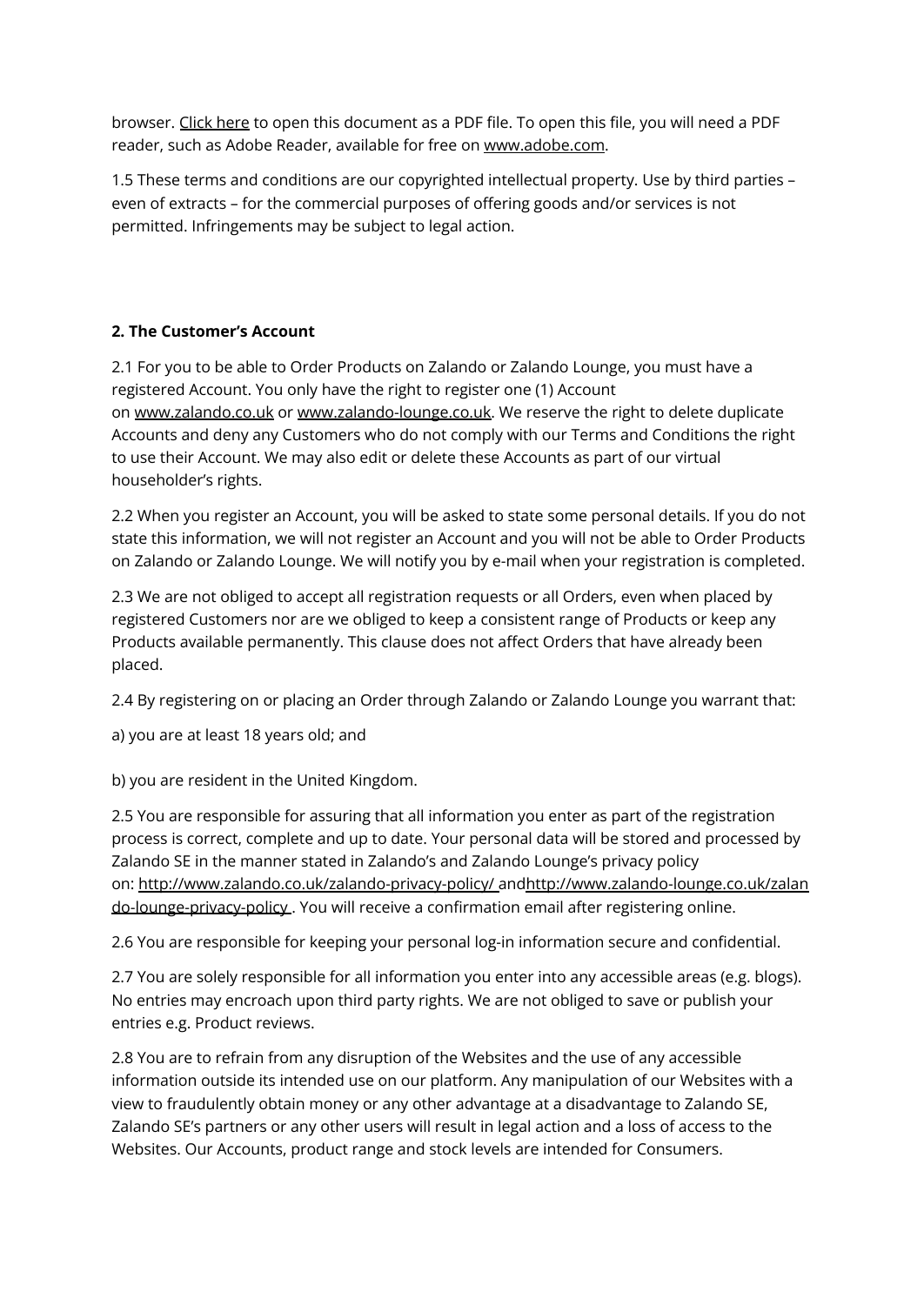### **3. Effect**

3.1 These terms and conditions shall apply to all orders and contracts made or to be made by us for the sale and supply of products. When you submit an order to us, give any delivery instruction or accept delivery of the products, this shall in any event constitute your unqualified acceptance of these terms and conditions. Nothing in these terms and conditions affects your statutory rights (including the right to insist that goods you buy from businesses must correspond with their description, be fit for their purpose and be of satisfactory quality).

3.2 These terms and conditions shall prevail over any separate terms put forward by you. Any conditions that you submit, propose or stipulate in whatever form and at whatever time, whether in writing, by email or orally, are expressly waived and excluded.

3.3 No other terms or changes to the terms and conditions shall be binding unless agreed in writing signed by us.

### **4. How a Contract is formed**

4.1 By placing an order you confirm to purchase for private purposes exclusively.

4.2 When making an order, you must register for an account on the Websitess as detailed in clause 2, and you must follow the instructions on the Websitess as to how to make your order and for making changes to your prospective order before you submit it to the Websitess.

4.3 Irrespective of any previous price you have seen or heard, once you select a product that you wish to order, you will then be shown or told (on the Websites) the charges you must pay and any applicable delivery charges. All prices include VAT. We do not charge VAT on children's clothing and footwear. Unless otherwise stipulated on the site, all charges are in the currency then in force in the United Kingdom. Subject to clause 4.12 below, this is the total that you will pay for receipt of the ordered product.

4.4 You shall pay for the product in full at the time of ordering by supplying us with your credit or debit card details from a credit or debit card company acceptable to us or by Paypal, which we require in order to process your order. Alternatively, you may pay by any method that we have said is acceptable to us, but in any event we shall not be bound to supply before we have received cleared funds in full. Depending on the results of a credit check we reserve the right not to offer certain forms of payment and to refer you to our other forms of payment.

4.5 If you are asked for details of a payment card, you must be fully entitled to use that card or account. The card or account must have sufficient funds to cover the proposed payment to us. We will only accept payments from accounts within the United Kingdom.

4.6 You undertake that all details you provide to us for the purpose of purchasing the product from us will be correct, that the credit or debit card, or account or other payment method which you use is your own and that there are sufficient funds or credit facilities to cover the cost of the product. We reserve the right to obtain validation of your payment details before providing you with the product.

4.7 When you submit an order to the site, you agree that you do so subject to these terms and conditions current at the date you submit your order. You are responsible for reviewing the latest terms and conditions each time you submit your order.

4.8 You agree that you will receive invoices and credit notes exclusively in electronic form.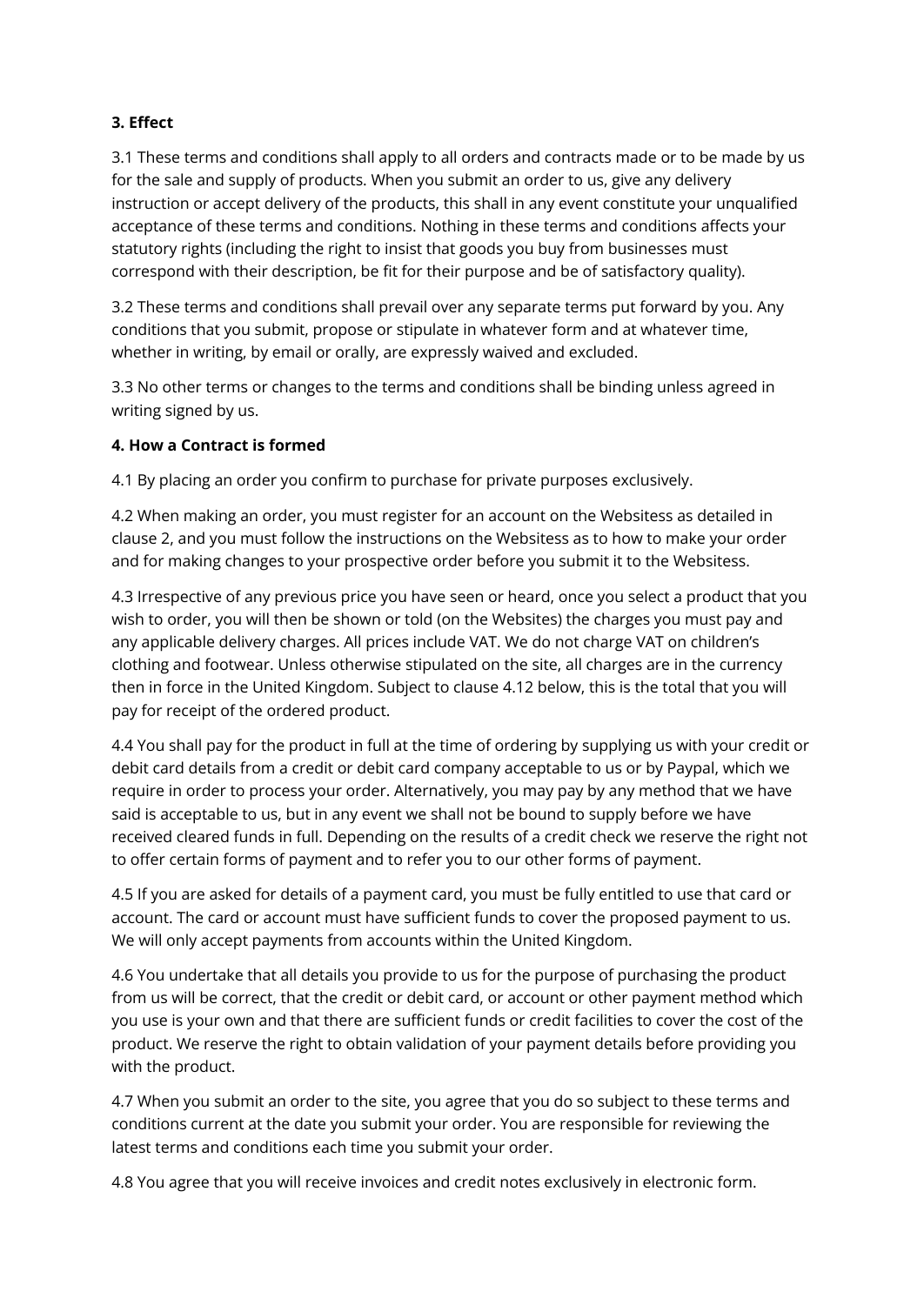4.9 Your order remains valid as an offer until we issue our confirmation of order or, if earlier, when we receive your notice revoking your Order.

4.10 We shall not be obliged to supply the product to you until we have accepted your order. Unless expressly stating that we accept your order, an email, letter, fax or other Acknowledgement of your order by us is purely for information purposes and does not constitute the confirmation of order. In that acknowledgement, we may give you an order reference number and details of the product you have ordered. We may in our discretion refuse to accept an order from you for any reason, including unavailability of supplies or we may offer you an alternative product (in which case we may require you to re-submit your order first).

4.11 A contract shall be formed and we shall be legally bound to supply the product to you when we accept your order. Acceptance shall take place when we expressly accept your order by email to you, in the form of a document called a "confirmation of order" stating that we are accepting your order. Our confirmation of order shall be deemed to come into effect when it has been dispatched by us. Without affecting your obligation to pay us earlier, we may send an invoice to you at any time after we have accepted your order. Until the time when we accept your order, we reserve the right to refuse to process your order and you reserve the right to cancel your order. If we or you have cancelled your order before we have accepted it, then we will promptly refund any payment already made by you or your credit or debit card company to us for the order of the product.

4.12 If you discover that you have made a mistake with your order after you have submitted it to Zalando, please contact [service@zalando.co.uk](mailto:service@zalando.co.uk) or, if the order was submitted to Zalando Lounge, please contac[tservice@zalando-lounge.co.uk](mailto:service@zalando-lounge.co.uk) immediately. However, we cannot guarantee that we will be able to amend your order in accordance with your instructions.

4.13 We try very hard to ensure that the price given to you is accurate, but the price of your order will need to be validated by us as part of our acceptance procedure. If the price for the order changes before we accept your order, we will contact you and ask you to confirm that you wish to proceed at the amended price.

4.14 A contract will relate only to those products whose dispatch we have confirmed in the confirmation of order. We will not be obliged to supply any other products which may have been part of your order until we have sent a confirmation of order in relation to those products.

4.15 You may only submit to us or our agent or the site information which is accurate and not misleading and you must keep it up to date and inform us of changes.

4.16 You consent to the assignment of the seller's claims for payment of the purchase price to third parties, in particular to Zalando Payments GmbH.

# **5. Payment**

5.1 We offer payment by credit or debit card (VISA, Master Card, American Express) and Paypal. However, we reserve the right to offer less than our full range of payment options.

5.2 Invoices, order breakdowns and vouchers shall be provided in electronic form only.

5.3 When paying for purchased items via credit card or Paypal, your bank account is debited upon conclusion of the order.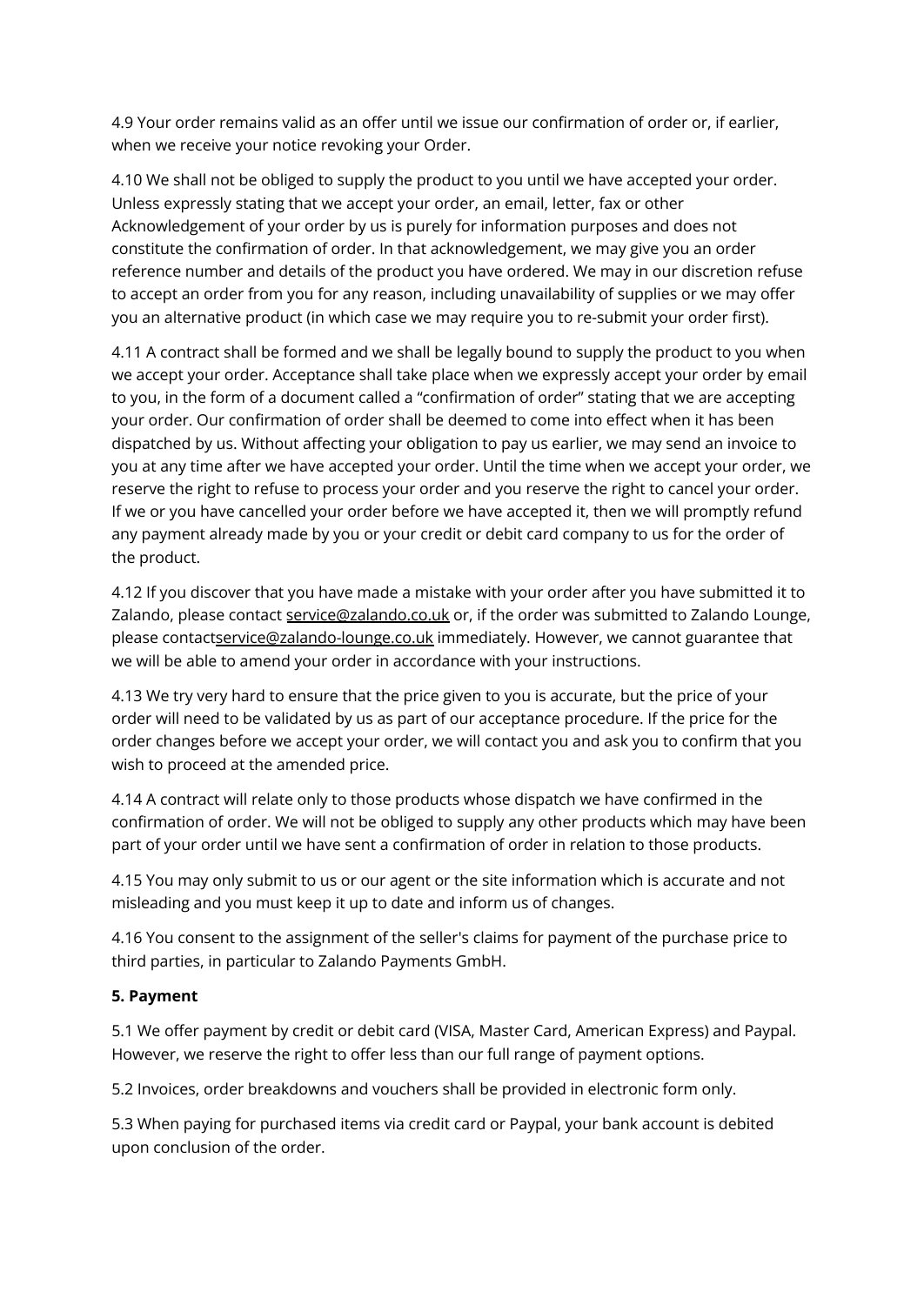### **6. Cancellation by us**

6.1 We may cancel a contract if the product is not available for any reason. If this is the case, we will notify you and return any payment that you have made.

6.2 We will usually refund any money received from you, using the same method originally used by you to pay for the product.

### **7. Faulty Products**

7.1 We warrant that:

a) the product will be delivered undamaged in the quantities ordered; and

b) the product will conform with the manufacturer's latest published instructions as set out on the website or in our product material at the time of your order.

7.2 The product is intended to be used strictly in accordance with the manufacturer's latest published instructions as set out on the site or as on the product itself. It is your responsibility to ensure that you use the product strictly in accordance with those instructions.

7.3 Before delivery, we may make minor adjustments to material, colour, weight, measurements, design and other features to the extent that they are reasonable.

7.4 We try very hard to deliver products in excellent condition. However, if you tell us that the product is faulty, you agree to keep the product in its current condition available for us (or our agent) to inspect within a reasonable time.

7.5 In order to provide you with any remedies for a faulty product, we may need your assistance and prompt provision of certain information regarding the product, including:

a) you specifying with reasonable detail the way in which it is alleged that the product is damaged or defective; and

b) you providing us with the delivery note number and such other information as we reasonably require.

7.6 If you would like us to repair, replace or provide a refund for the product where it did conform to the applicable contract, and we find that the product has:

a) been misused, abused or subjected to neglect, improper or inadequate care, carelessness, damage or abnormal conditions; or

b) been involved in any accident or damage caused by an incorrect attempt at modification or repair; or

c) been dealt with or used contrary to our or the manufacturer's instructions for the product; or

d) deteriorated through normal wear and tear,

After delivery by us, we may at our discretion decide not to repair, replace or refund you for the product and/or we may require you to pay all reasonable carriage costs and servicing costs at our current standard fees and costs and charge this to your credit or debit card, or the payment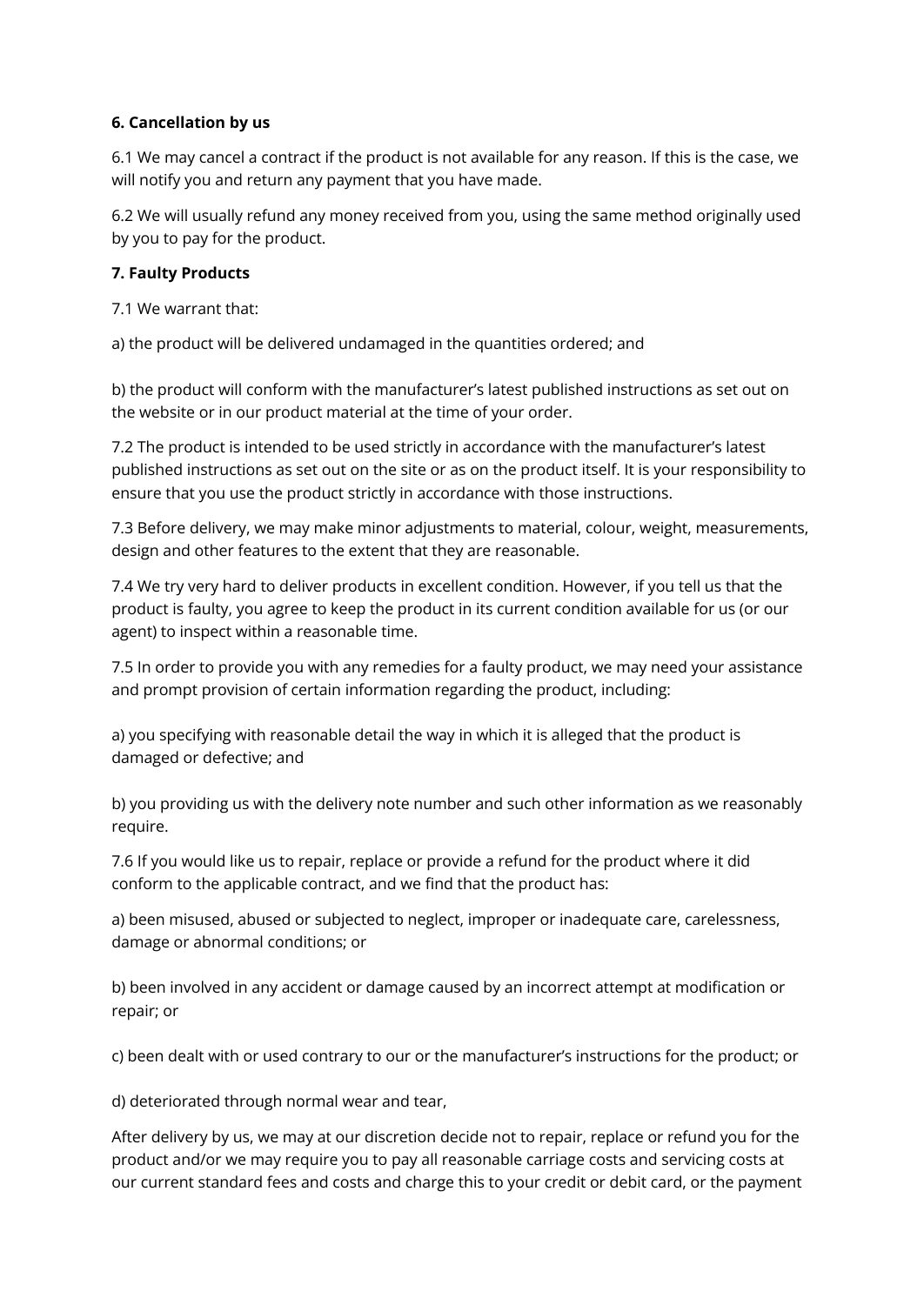details that you provided to us when you made your order, and, to the extent permitted by law, we shall not be liable to you for any losses, liabilities, costs, damages, charges or expenses as a result.

# **8. Circumstances beyond our control**

8.1 We shall not be liable to you for any breach, hindrance or delay in the performance of a contract attributable to any cause beyond our reasonable control, including without limitation any act of God, actions of third parties (including without limitation hackers, suppliers, governments, quasi-governmental, supra-national or local authorities), insurrection, riot, civil commotion, war, hostilities, warlike operations, national emergencies, terrorism, piracy, arrests, restraints or detainments of any competent authority, strikes or combinations or lock-out of workmen, epidemic, fire, explosion, storm, flood, drought, weather conditions, earthquake, natural disaster, accident, mechanical breakdown, third party software, failure or problems with public utility supplies (including electrical, telecoms or Internet failure), shortage of or inability to obtain supplies, materials, equipment or transportation ("Event of Force Majeure"), regardless of whether the circumstances in question could have been foreseen.

8.2 Either you or we may terminate a contract forthwith by written notice to the other in the event that the event of force majeure lasts for a period of two business days or more, in which event neither you nor we shall be liable to the other by reason of such termination (other than for the refund of a product already paid for by you and not delivered).

8.3 If we have contracted to provide identical or similar products to more than one customer and are prevented from fully meeting our obligations to you by reason of an event of force majeure, we may decide at our absolute discretion which contracts we will perform and to what extent.

# **9. Limitation of Liability**

9.1 This clause 9 prevails over all other clauses and sets forth our entire Liability, and your sole and exclusive remedies, for:

a) the performance, non-performance, purported performance or delay in performance of these terms and conditions or a contract or the site (or any part of it or them); or

b) otherwise in relation to these terms and conditions or the entering into or performance of these terms and conditions.

9.2 Nothing in these terms and conditions shall exclude or limit:

a) our Liability for (i) fraud; (ii) death or personal injury caused by our breach of duty; (iii) any breach of the obligations implied by s.12 Sale of Goods Act 1979 or s.2 Supply of Goods and Services Act 1982; or (iv) any other liability which cannot be excluded or limited by applicable law; or

b) your statutory rights as a consumer.

9.3 In performing any obligation under these terms and conditions, our only duty is to exercise reasonable care and skill.

9.4 Subject to clause 9.2: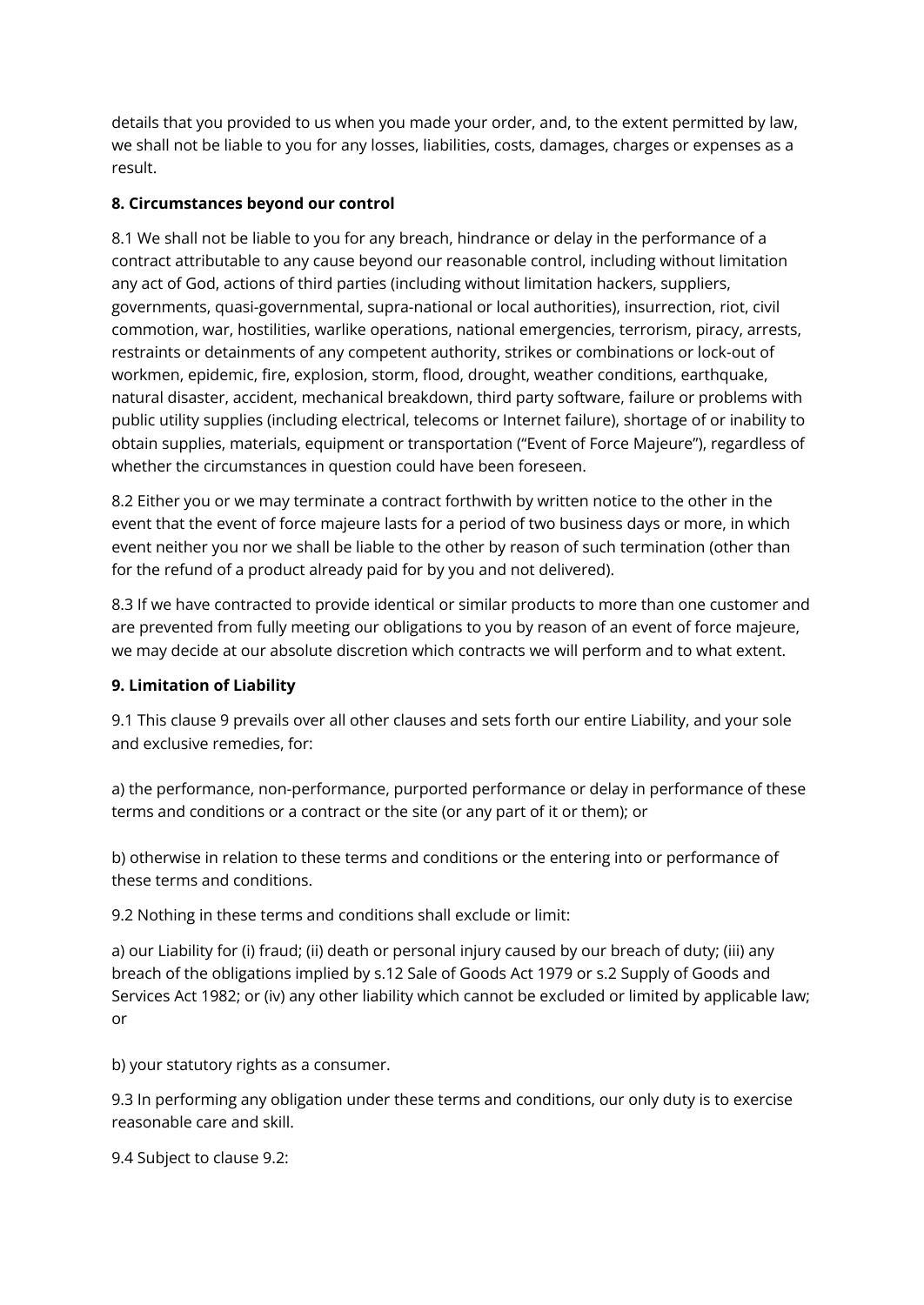a) we do not warrant and we exclude all liability in respect of the accuracy, completeness, fitness for purpose or legality of any information accessed using the site; and we exclude all liability of any kind for the transmission or the reception of or the failure to transmit or to receive any material of whatever nature; and

b) you should not rely on any information accessed using the site to make a purchasing decision – you should make your own enquiries before forming your own opinion and taking any action based on any such information.

9.5 Save as provided in clauses 9.2, we do not accept and hereby exclude any liability for breach of duty other than any such liability arising pursuant to the provisions of these terms and conditions.

9.6 Save as provided in clause 9.2, we shall have no liability for:

- a) loss of revenue;
- b) loss of actual or anticipated profits;
- c) loss of contracts;
- d) loss of the use of money;
- e) loss of anticipated savings;
- f) loss of business;
- g) loss of operation time;
- h) loss of opportunity;
- i) loss of goodwill;
- j) loss of reputation;
- k) loss of, damage to or corruption of data; or

l) any indirect or consequential loss;

and such liability is excluded whether it is foreseeable, known, foreseen or otherwise. For the avoidance of doubt, clauses 9.6(a) to 9.6(l) apply whether such losses are direct, indirect, consequential or otherwise.

9.7 Save as provided in clause 9.2:

a) our total liability under any contract shall in no circumstances exceed, in aggregate, a sum equal to the greater of: i) £100; or ii) 110% of the value of the relevant contract under which the cause of action arises; and

b) our total liability to you or any third party shall not in any other circumstances exceed, in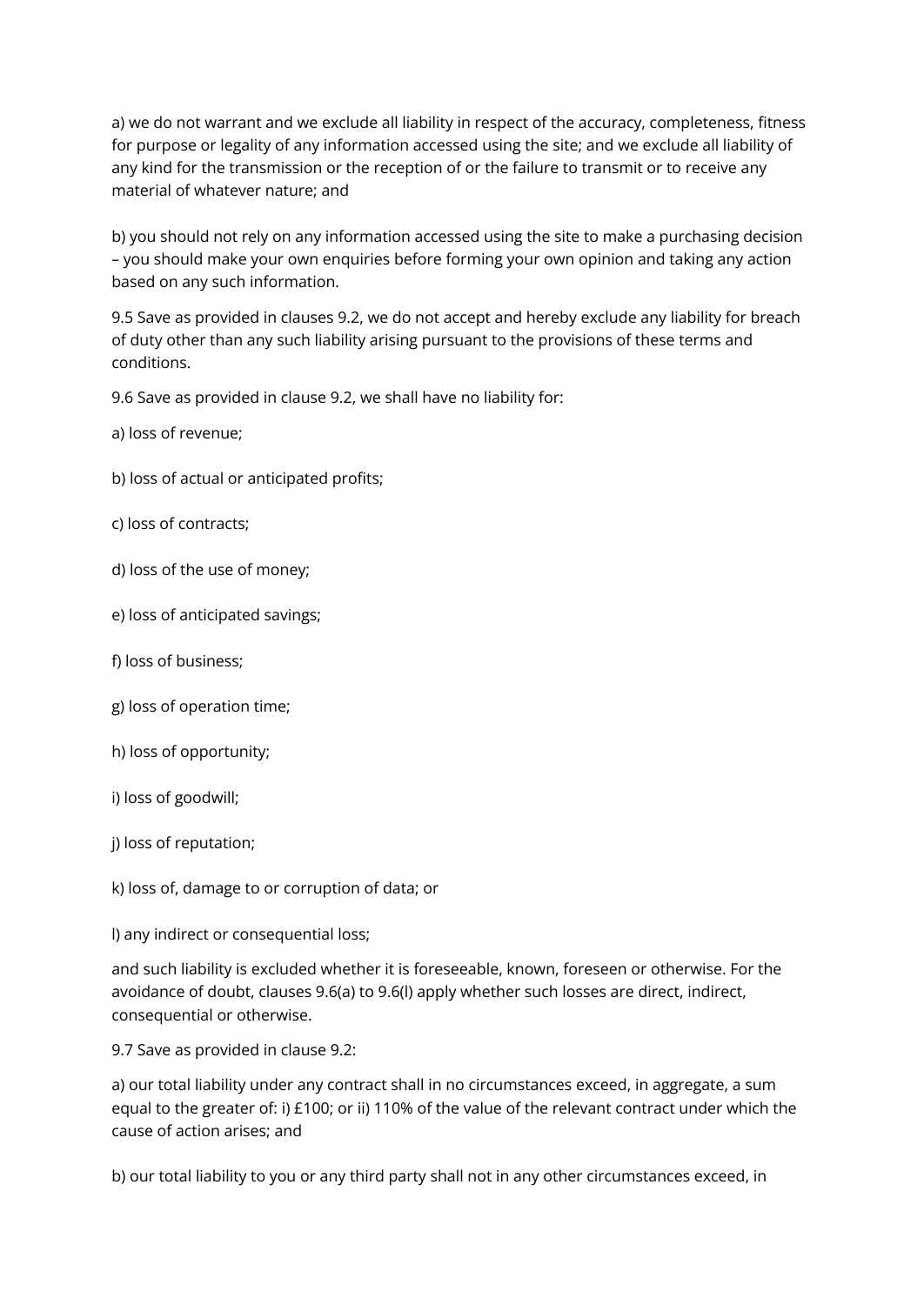aggregate, a sum equal to the greater of: i)  $£100$ ; or ii) 110% of any aggregate amount paid by you to us in the 12 months preceding any cause of action arising.

9.8 The limitation of liability under clause 9.7 has effect in relation both to any liability expressly provided for under these terms and conditions and to any liability arising by reason of the invalidity or unenforceability of any term of these terms and conditions.

9.9 In these terms and conditions:

a) "Liability" means liability in or for breach of contract, breach of duty, misrepresentation, restitution or any other cause of action whatsoever relating to or arising under or in connection with these terms and conditions, including, without limitation, liability expressly provided for under these terms and conditions or arising by reason of the invalidity or unenforceability of any term of these terms and conditions (and for the purposes of this definition, all references to "these terms and conditions" shall be deemed to include any collateral contract); and

b) "Breach of duty" means the breach of any (i) obligation arising from the express or implied terms of a contract to take reasonable care or exercise reasonable skill in the performance of the contract or (ii) common law duty to take reasonable care or exercise reasonable skill (but not any stricter duty).

# **10. Default, Winding Up**

## 10.1 If you:

a) are in breach of any of your obligations under a contract; or

b) give notice to any of your creditors that you have suspended or re about to suspend payment or if you shall be unable to pay your debts within the meaning of Section 123 of the Insolvency Act 1986, or an order is made or a resolution is passed for your winding-up or an administration order is made or an administrator is appointed to manage your affairs, business and property or a receiver and/or manager or administrative receiver is appointed in respect of all or any of your assets or undertaking or circumstances arise which entitle the court or a creditor to appoint a receiver and/or manager or administrative receiver or administrator which entitle the court to make a winding-up or bankruptcy order or you take or suffer any similar or analogous action in consequence of debt in any jurisdiction; we may terminate the applicable contract immediately on giving notice in writing and retain any advance payment and you shall indemnify us against all claims, losses, damages, liabilities, costs and expenses of whatsoever nature resulting from any such termination and all sums due to us from you shall become immediately payable.

10.2 Termination of a contract shall be without prejudice to any accrued rights or remedies of either you or us. Termination of a contract will not affect the coming into force or continuance in force of any provision which is expressly or by implication intended to come into or continue in force on or after such termination.

### **11. Data protection**

Please see our [Privacy](http://www.zalando.co.uk/zalando-privacy-policy/) Policy which forms part of these terms and conditions.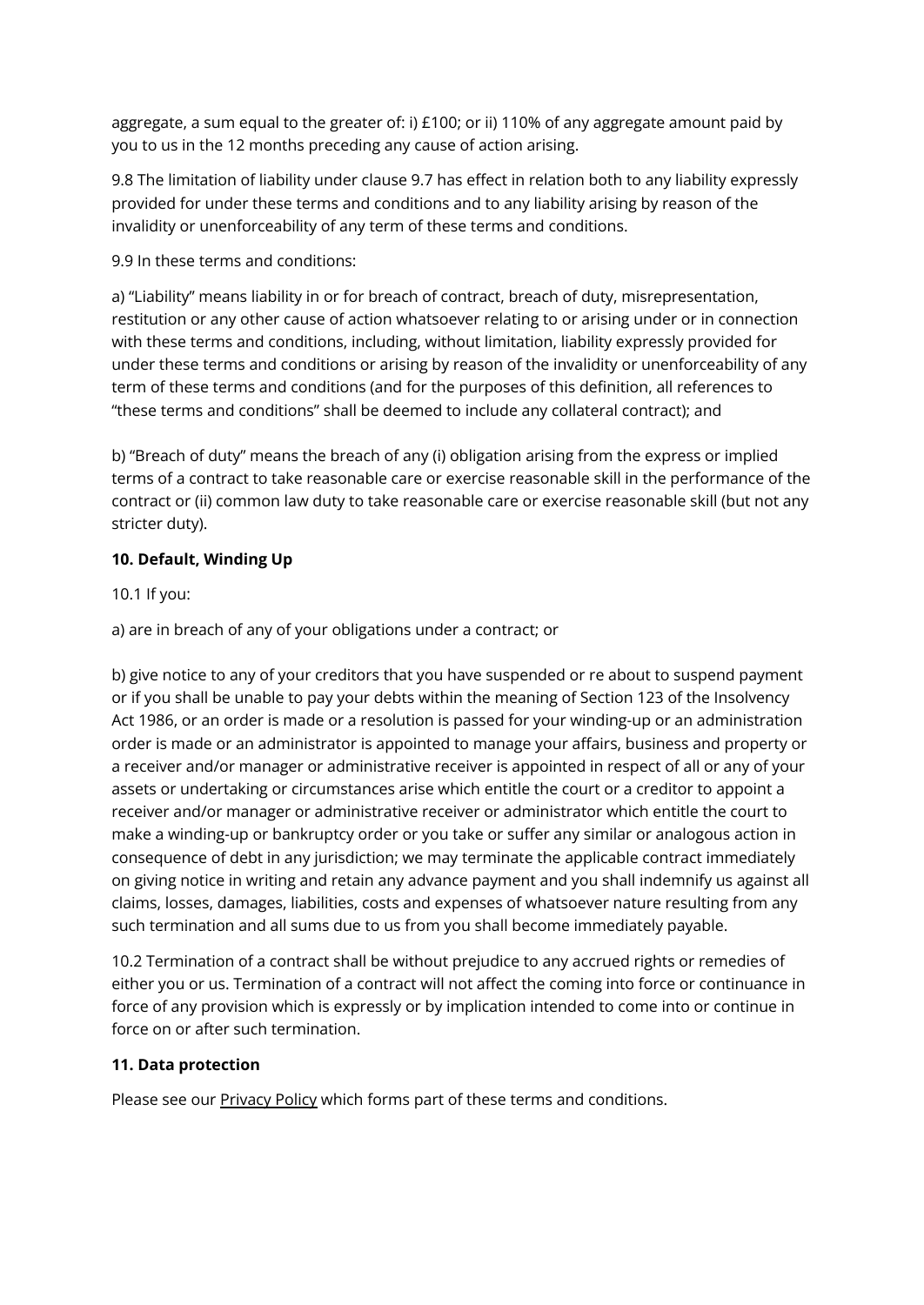## **12. Notices**

12.1 Any notice under a contract shall be in writing and may be served by personal delivery or by pre-paid or recorded delivery letter or by email addressed to the relevant party at the address or email address of the relevant party last known to the other.

12.2 Any notice given by post shall be deemed to have been served two business days after the same has been posted if the recipient address is in the UK. Any notice given by email shall be deemed to have been served when the email has been proved to be received by the recipient's server. In proving such service it shall be sufficient to prove that the letter or email was properly addressed and, as the case may be, posted as a prepaid or recorded delivery letter or dispatched or a delivery report received.

## **13. Severability**

If any of these terms should be determined to be illegal, invalid or otherwise unenforceable by reason of the laws of any state or country in which these terms are intended to be effective, then to the extent and within the jurisdiction which that term is illegal, invalid or unenforceable, it shall be severed and deleted and the remaining terms of use shall survive, remain in full force and effect and continue to be binding and enforceable.

## **14. English law and jurisdiction**

These terms of use and your use of the Websites (and all non-contractual relationships arising out of or connected to it or them) shall be governed by and construed in accordance with English law. You submit to the exclusive jurisdiction of the English courts to settle any dispute which may arise under these terms of use.

### **15. Amendment to the General Business terms and conditions**

We reserve the right to amend these terms and conditions at any time. All amendments to these terms and conditions will be posted online. However, continued use of the site will be deemed to constitute acceptance of the new terms and conditions.

# **Section (B) – Zalando Products and Zalando Partner Products**

### **1. Contractual Partners / Language**

1.1 By placing an order for Zalando Products, you are entering into a Contract with Zalando SE, based in Berlin, Germany. You can find an explanation on when the purchased product is a Zalando Product in the introduction of this Terms and Conditions. For Zalando Products Section A and Section B apply.

1.2 When ordering a Zalando partner product, the contract partners are both the Zalando SE as well as the respective Zalando Partner. You can find an explanation on when the purchased product is a Zalando Product in the introduction of this Terms and Conditions. If it is a Zalando Partner Product, the name of the Zalando Partner will be notified as such on the product page. For Zalando Partner Products Section A and Section B apply. A link offering information about the respective Zalando Partner (name, address, legal information) can be found on the respective product page.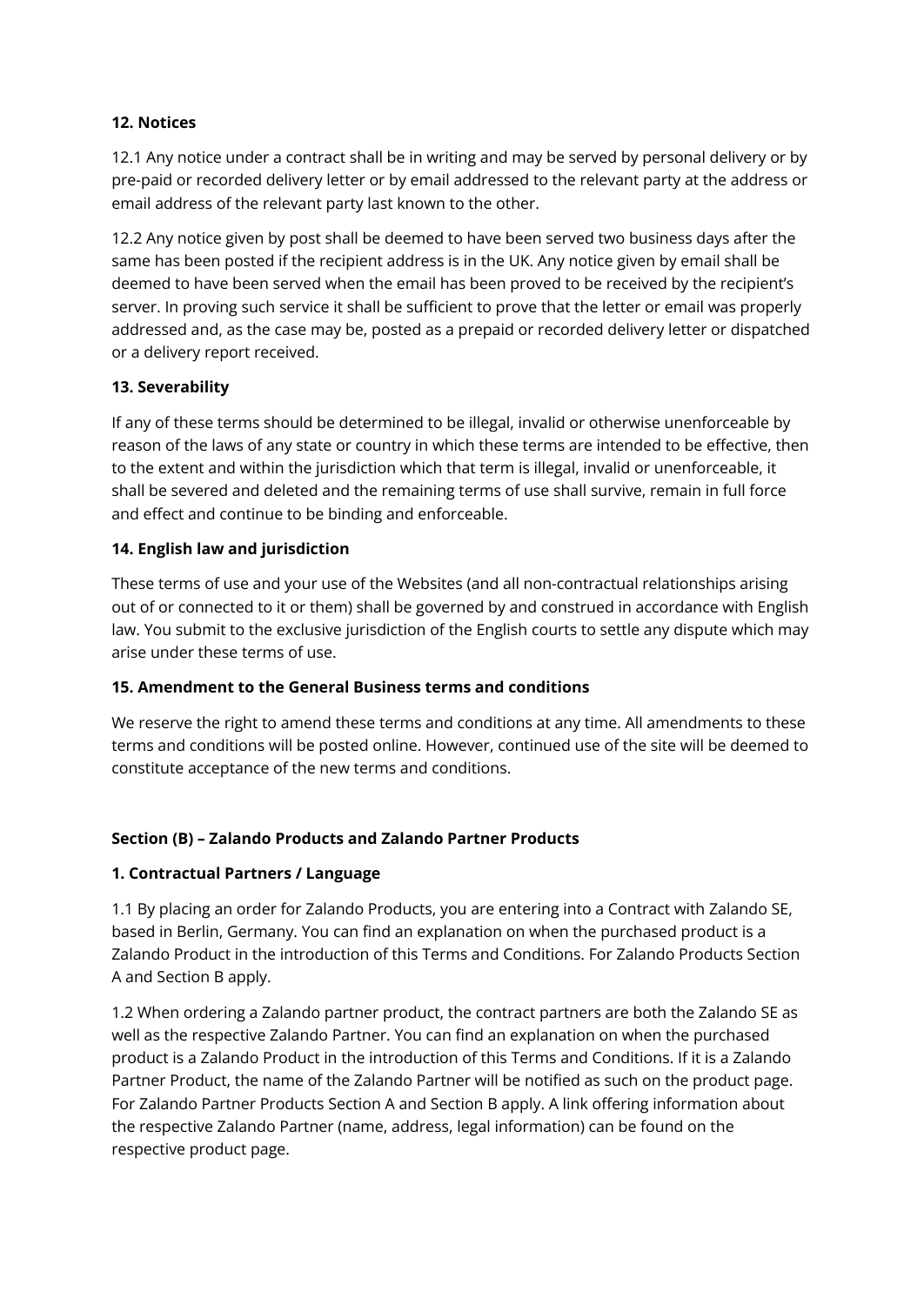1.3 The regulations found in these Terms and Conditions apply to the complete business relationship regarding the respective Zalando Partner Product and in particular in relation to you and the respective Zalando partner.

1.4 All Contracts relating to Zalando Products and Zalando Partner Products offered on Zalando are to be conducted solely in English.

## **2. Delivery**

2.1 We aim to deliver the product to you at the place of delivery requested by you in your order.

2.2 We aim to deliver within the time indicated by us at the time of your order. We always aim to deliver within 3 – 5 working days from the date of any order which we accept, but we cannot guarantee any firm delivery dates.

2.3 We shall aim to let you know, if we expect that we are unable to meet our estimated delivery date, but, to the extent permitted by law, we shall not be liable to you for any losses, liabilities, costs, damages, charges or expenses arising out of late delivery.

2.4 On delivery of the product, you may be required to sign for delivery. You agree to inspect the product for any obvious faults, defects or damage before you sign for delivery. You need to keep the receipt of the delivered product in case of future discussions with us about it.

2.5 We only ship within the United Kingdom. We do not ship to the Channel Islands. It may take a few days extra for shipments to be delivered to remote post codes.

2.6 We deliver in our standard packaging. Any special packaging requested by you is subject to additional charges.

2.7 We offer express delivery for some orders. You will be able to see whether or not this service is available when placing your order. For this service we charge £7.95. The order will be delivered within 2 working days. If we do not deliver within the time specified, we will refund the express delivery costs.

2.8 All risk in the product shall pass to you upon delivery, except that, where delivery is delayed due to a breach of your obligations under a contract, risk shall pass at the date when delivery would have occurred but for your breach. From the time when risk passes to you, we will not be liable for loss or destruction of the product.

2.9 You must take care when opening the product so as not to damage it, particularly when using any sharp instruments.

2.10 You shall ensure that you are ready for safe receipt of the product without undue delay and at any time reasonably specified by us.

2.11 If you are not available to take delivery or collection, we may leave a card giving you instructions on either re-delivery or collection from the carrier.

2.12 If delivery or collection is delayed through your unreasonable refusal to accept delivery or if you do not (within two weeks of our first attempt to deliver the product to you) accept delivery or collect the product from the carrier, then we may (without affecting any other right or remedy available to us) do either or both of the following: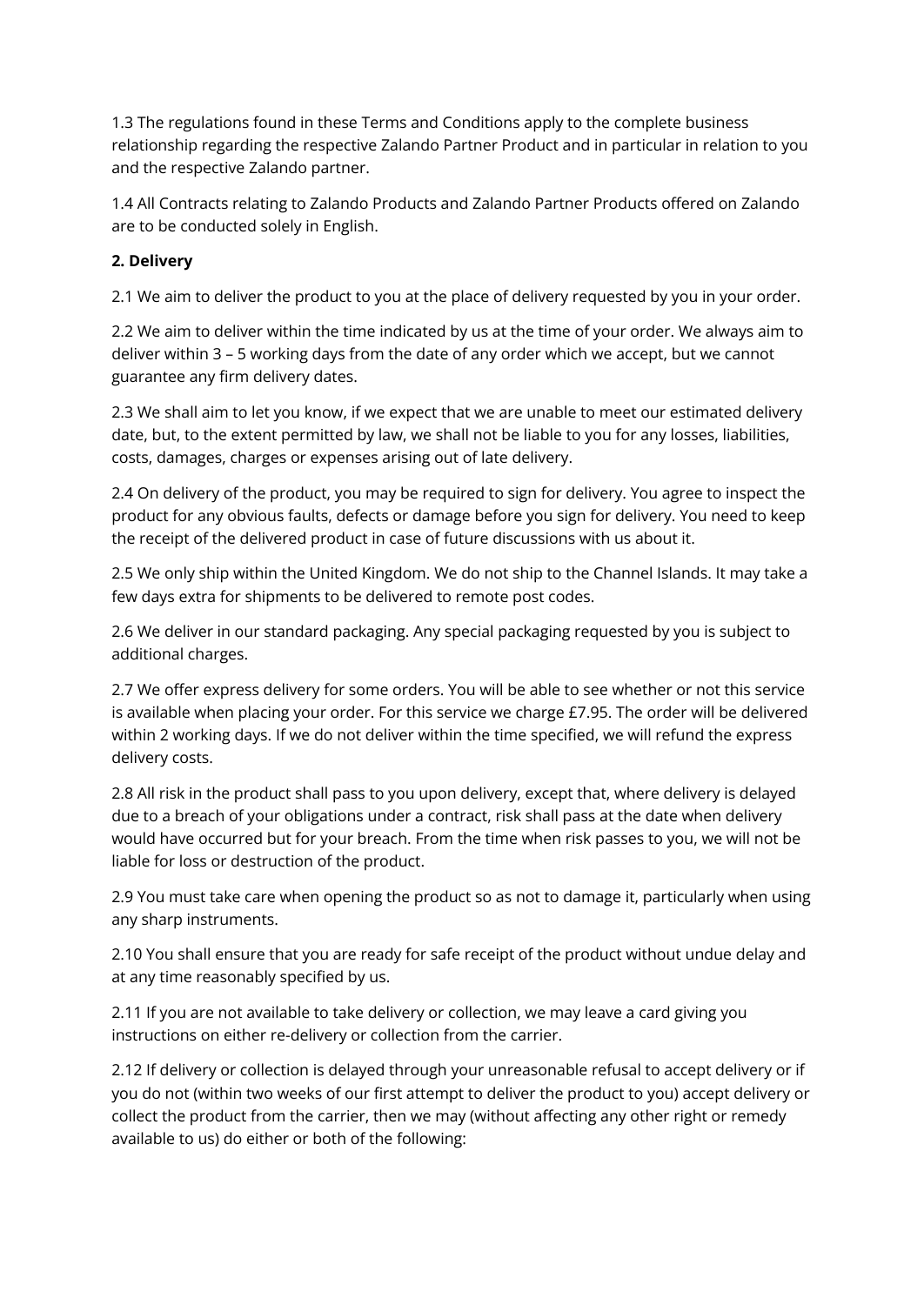a) charge you for our reasonable storage fee and other costs reasonably incurred by us; or

b) no longer make the product available for delivery or collection and notify you that we are immediately cancelling the applicable contract, in which case we will refund to you or your credit or debit card company as applicable any money already paid to us under the applicable contract, less our reasonable administration charges (including for attempting to deliver and then returning the product, and any storage fees as provided for in clause 2.11(a) above).

2.13 It is your responsibility to ensure that the products are sufficient and suitable for your purposes and meet your individual requirements. We do not warrant that the products will meet your individual requirements. You acknowledge that the products are standard and not made bespoke to fit any particular requirements that you may have.

### **3. Information concerning the exercise of the right of withdrawal**

You have the right to withdraw from this contract within 14 days without giving any reason. The withdrawal period will expire after 14 days from the day on which you acquire, or a third party other than the carrier and indicated by you acquires, physical possession of the last good. To exercise the right of withdrawal, you must inform Zalando SE, Valeska-Gert-Straße 5, 10243 Berlin, Telefax: +49 (0)30 2759 46 93 E-Mail: service@zalando.co.uk of your decision to withdraw from this contract by an unequivocal statement (e.g. a letter sent by post, fax or e-mail). You may use the attached model withdrawal form, but it is not obligatory. To meet the withdrawal deadline, it is sufficient for you to send your communication concerning your exercise of the right of withdrawal before the withdrawal period has expired.

#### **Effects of withdrawal**

If you withdraw from this contract, we shall reimburse to you all payments received from you, including the costs of delivery (with the exception of the supplementary costs resulting from your choice of a type of delivery other than the least expensive type of standard delivery offered by us), without undue delay and in any event not later than 14 days from the day on which we are informed about your decision to withdraw from this contract. We will carry out such reimbursement using the same means of payment as you used for the initial transaction, unless you have expressly agreed otherwise; in any event, you will not incur any fees as a result of such reimbursement. We may withhold reimbursement until we have received the goods back or you have supplied evidence of having sent back the goods, whichever is the earliest.

You shall send back the goods or hand them over to us, without undue delay and in any event not later than 14 days from the day on which you communicate your withdrawal from this contract to us. The deadline is met if you send back the goods before the period of 14 days has expired. We will bear the cost of returning the goods if you use the provided return documents.

You are only liable for any diminished value of the goods resulting from the handling other than what is necessary to establish the nature, characteristics and functioning of the goods.

#### **Model withdrawal form**

To Zalando SE, Valeska-Gert-Straße 5, 10243 Berlin, Telefax: +49 (0)30 2759 46 93, E-Mail: service@zalando.co.uk: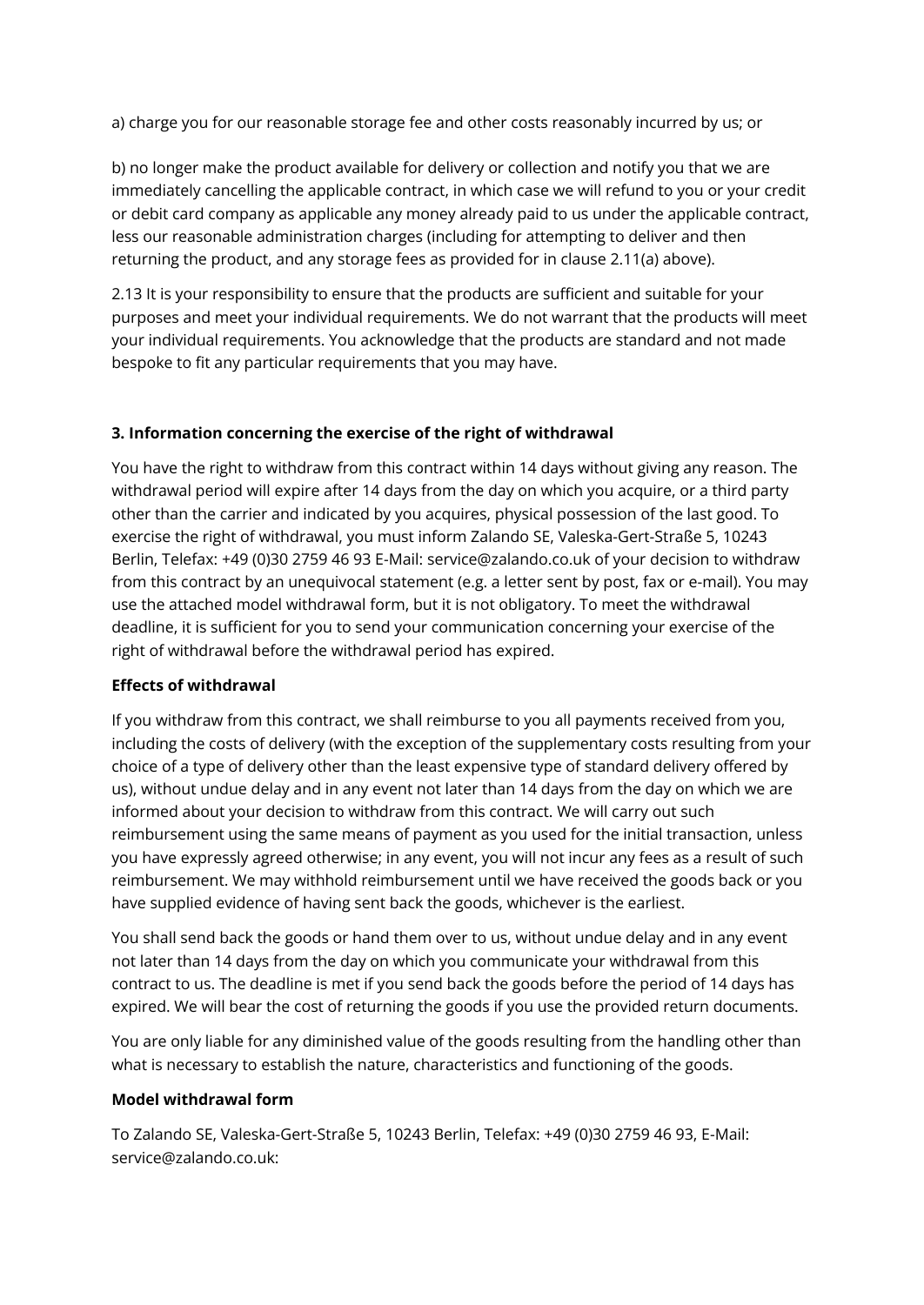I/We (1) hereby give notice that I/We (1) withdraw from my/our (1) contract of sale of the following goods (1)/for the provision of the following service (1)

- Ordered on (1)/received on (1),
- Name of consumer(s),
- Address of consumer(s),
- Date
	- (1) Delete as appropriate.

## **4. Return address for Partner Products**

In case you bought a Partner Product and withdrew from the contract, you have to send the good back to the Partner. You can find information on the specific Partner, including the address, on the product page of the product you bought and in the attachments of the order confirmation we sent you. The deadline is met if you send back the goods before the period of 14 days has expired. We will bear the cost of returning the goods if you use the provided return documents.

## **5. Cancellation by you where the product is not faulty within 100 days after delivery**

Subject to the rest of this clause 5, irrespective of your other rights for faults with the product and your right of withdrawal (cf. Section B Article 3), you may cancel a contract and return any delivered product to us for any reason at all, if you are not happy with it, provided that you have notified us in writing within 100 days of delivery of the product that you wish to cancel the applicable contract and to return the product at our risk. Moreover, you are only allowed to cancel this contract under this clause 4, if you send the product back in its original packing, you only tried the product on in a way comparable to trying it on in a usual store and the product is not damaged. The notice must be sent in writing or in any other durable medium to:

E-Mail: service@zalando.co.uk

Telefax: +49 (0)30 2759 46 93

Mail: Zalando SE Valeska-Gert-Straße 5 10243 Berlin Germany

Your notice shall be deemed to have been given on the day on which it was sent.

Once you are in the possession of the goods you are under the duty to retain them and take reasonable care of them. The product must be returned to us in its original condition.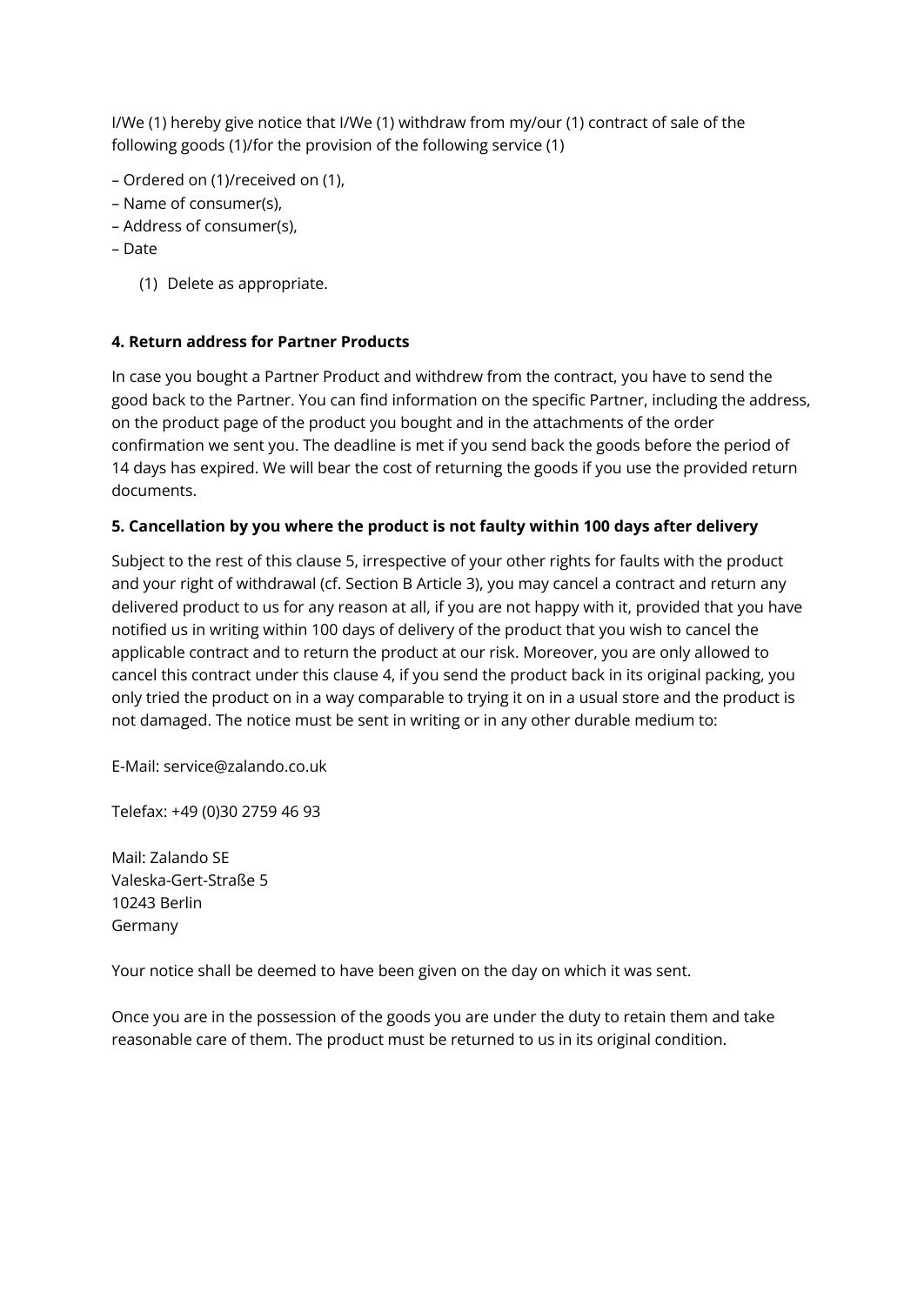We offer a free returns service via Hermes, our returns partner. Should you wish to return the goods directly to us without using this service, **please address your return to**:

Zalando Returns Zalando SE Regioparkring 25 41199 Mönchengladbach Germany

If you bought a Partner Product, you have to return the good to the Partner. The address of the Partner can be found on the respective Product Page and in the attachment sent to you in your order confirmation.

To return an item using Hermes service please log into your customer account, click on 'Return Item' and follow the instructions shown on screen.

If you do not have a Hermes drop-off point in your area, please send an email to our customer service team at service@zalando.co.uk or call our free service helpline: +44 20 3059 8140 (lines open from Monday to Friday 6am-7pm – free to call from any UK landline) for further instructions.

If you use this service you won't have to pay postage and packaging for your return. Zalando will cover the shipping costs.

5.2 If you cancel under this clause 5:

Once you have notified us that you wish to cancel the contract, any sum debited to us will be refunded to you as soon as possible and in any event within 30 days of your cancellation.

5.3 In the case of a product being purchased with gift vouchers, we reserve the right to refund any amounts due to you for cancelled and returned products by crediting your account with the value of the order.

### **6. Vouchers**

6.1 You may use promotional vouchers and gift vouchers as payment for products on the site. Specific details for promotional vouchers are given in clause 4.7 and for gift vouchers in clause 4.8.

6.2 To redeem vouchers in your account or check an existing credit, please visit "My User Account" on the site.

6.3 We may email gift and promotional vouchers to you. Subject to Section A clause 9.2, we accept no liability for errors in the email address of the voucher recipient.

6.4 If you have a gift or promotional voucher, that voucher can be used by someone other than you and you can assign your rights to use that voucher.

6.5 In the event of fraud, an attempt at deception or in the event of the suspicion of other illegal activities in connection with a gift voucher purchase or redemption of that voucher on the site, we are entitled to close your account and/or require a different means of payment.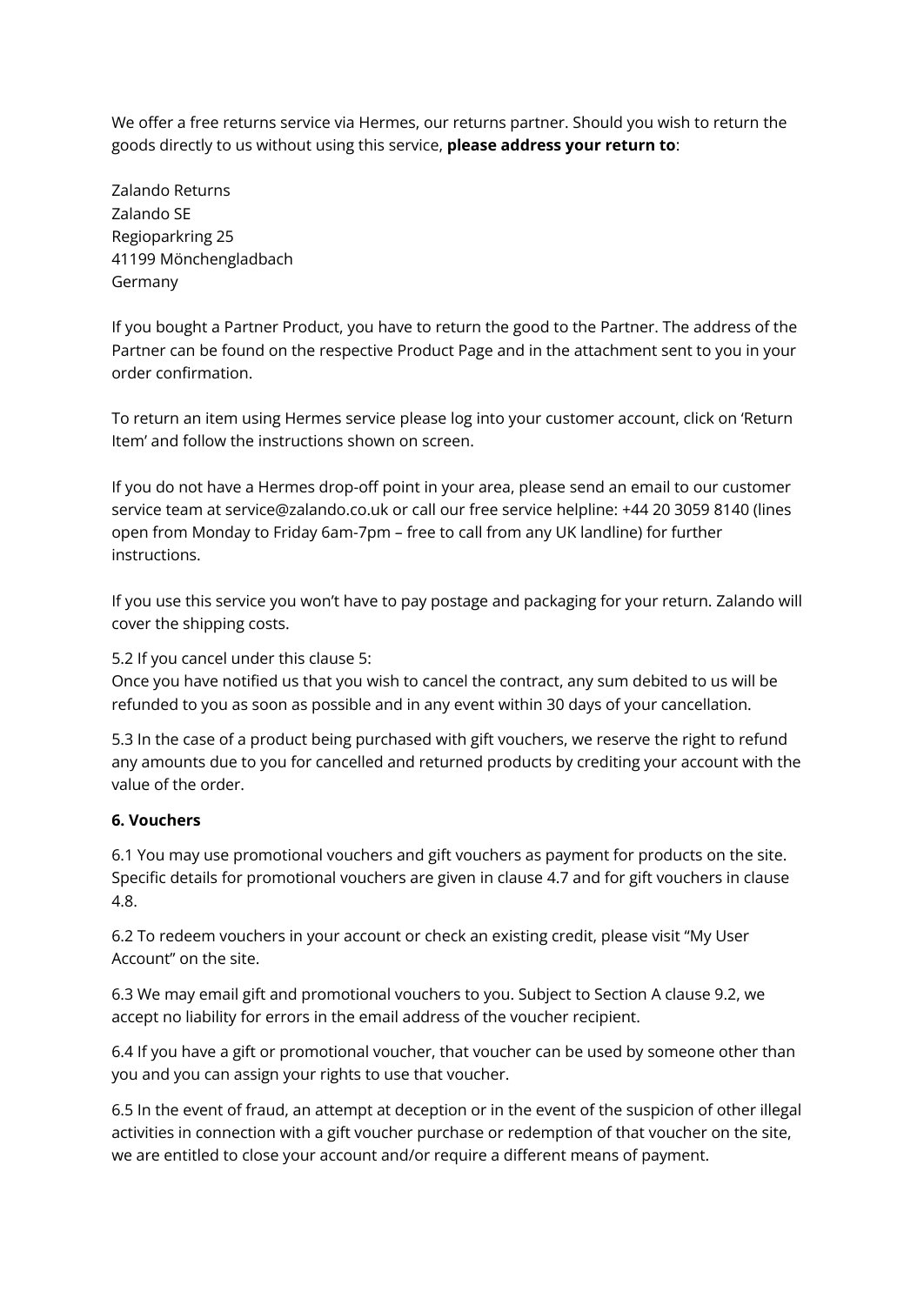6.6 We assume no liability for the loss, theft or illegibility of gift or promotional vouchers.

6.7 Conditions for the redemption of promotional vouchers

a) From time to time we may release promotional vouchers that may be used on the site, which we will send to you by email. Promotional vouchers can only be redeemed on the site. They cannot be used on our websites in other countries, such as www.zalando.nl or www.zalando.de.

b) Promotional vouchers are valid for the specified period stated on them only, can only be redeemed once and cannot be used in conjunction with other promotional vouchers. Individual brands may be excluded from voucher promotions.

c) The credit of a promotional voucher cannot be used to pay for products from third parties other than us.

d) If you place an order for a product less than the value of the promotional voucher, no refund or residual credit will be returned to you.

e) The credit of a promotional voucher does not accrue interest nor does it have a cash value.

f) If the credit of a promotional voucher is insufficient for the order you wish to make, you may make up the difference through payment.

g) In the case of products being purchased with a promotional voucher, we reserve the right to fund you the original price of the product or products you keep, if – due to a cancellation – the total value of the product or products you kept falls below the value of the promotional voucher.

6.8 Conditions for the redemption of gift vouchers

a) You may purchase gift vouchers for use on the Site by you or other customers. These gift vouchers will be sent by email.

b) Gift vouchers can only be redeemed on the site. They cannot be used on our websites in other countries, such as www.zalando.nl or www.zalando.de

c) Gift vouchers cannot be used to buy further gift vouchers. Gift vouchers may only be purchased through debit or credit card or PayPal.

d) The credit of a gift voucher does not accrue interest nor does it have a cash value. Gift voucher can only be redeemed before the end of the ordering process. A subsequent settlement is not possible.

e) An order for a gift voucher can be cancelled by contacting us on +44 20 3059 8140 at any time before the gift voucher has been redeemed. A voucher is considered to have been redeemed if it is used as payment in placing an order.

f) If the credit of a gift voucher is insufficient for the order you wish to make, you may make up the difference through payment.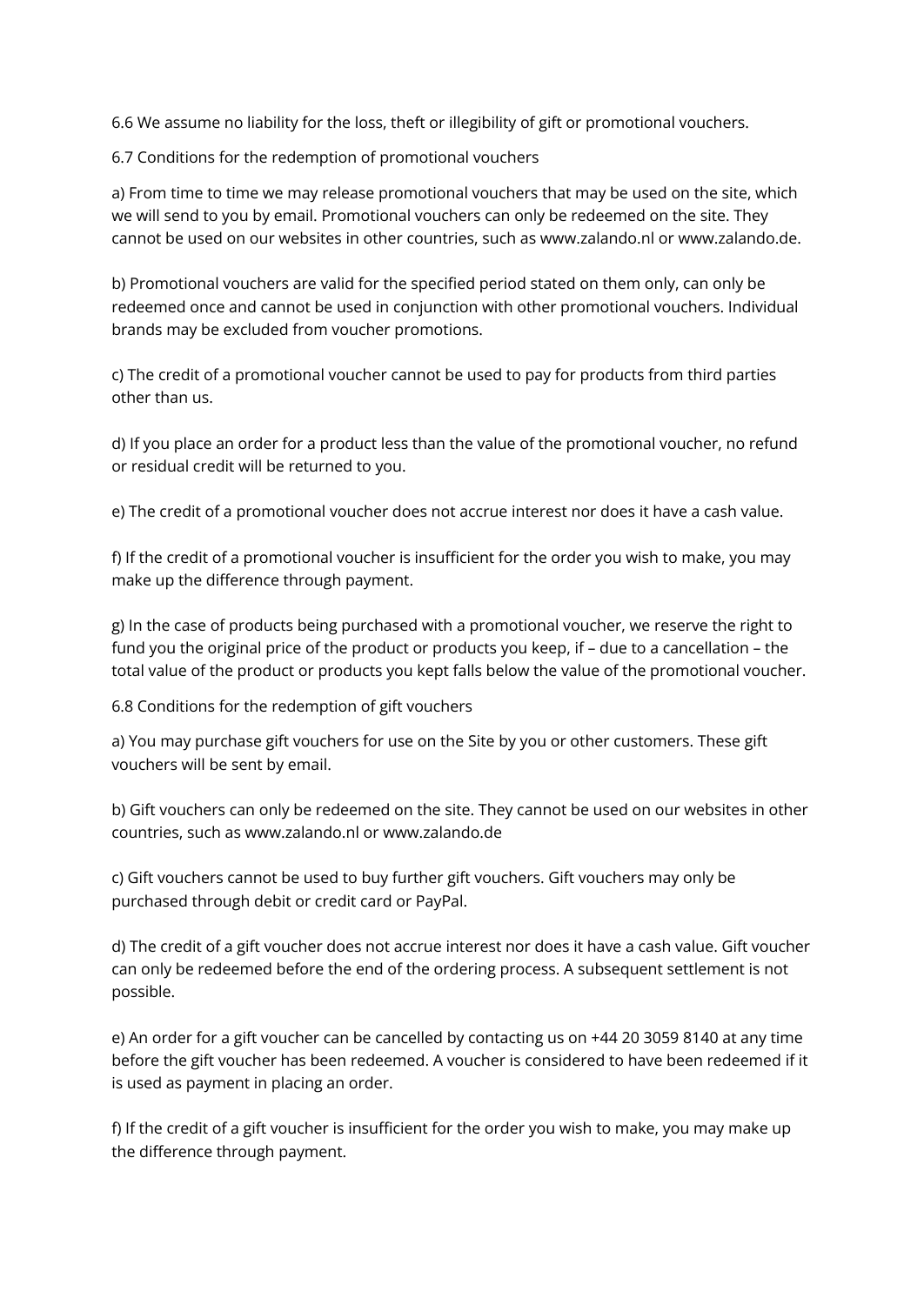g) You may use as many gift vouchers as you wish in paying for an order, and gift vouchers may be used in conjunction with one promotional voucher per order.

In the case of products being purchased with a promotional voucher, we reserve the right to fund you the original price of the product or products you keep, if – due to a cancellation – the total value of the product or products you kept falls below the value of the promotional voucher.

## **Section (C) – Zalando Lounge Products**

## **1. Contractual Partners / Language**

1.1 By placing an Order for Zalando Lounge Products, you are entering into a Contract with Zalando SE, based in Berlin, Germany. You can find an explanation on when the purchased product is a Zalando Lounge Product in the introduction of this Terms and Conditions. For Zalando Lounge Products Section A and Section C apply.

1.2 All Contracts relating to Zalando Lounge Products offered on Zalando Lounge are to be conducted solely in English.

## **2. Delivery**

2.1 We aim to deliver the product to you at the place of delivery requested by you in your order. The costs of delivery will be stated according to Section A Clause 4.2.

2.2 We aim to deliver within the time indicated by us at the time of your Order (and updated in the Confirmation of Order) but we cannot promise an exact date when you submit your Order or at the Confirmation of Order. We always aim to deliver within 30 days from the date of any Order which we accepted, but we cannot guarantee any firm delivery dates.

2.3 We shall aim to let you know if we expect that we are unable to meet our estimated delivery date, but, to the extent permitted by law, we shall not be liable to you for any losses, liabilities, costs, damages, charges or expenses arising out of late delivery.

2.4 On delivery of the product, you may be required to sign for delivery. You agree to inspect the product for any obvious faults, defects or damage before you sign for delivery. You need to keep receipt of the delivered product in case of future discussions with us about it.

2.5 We only ship within the United Kingdom. We do not ship to the Channel Islands. It may take a few days extra for shipments to be delivered to remote post codes.

2.6 We deliver in our standard packaging. Any special packaging requested by you is subject to additional charges.

2.7 All risk in the product shall pass to you upon delivery, except that, where delivery is delayed due to a breach of your obligations under a contract, risk shall pass at the date when delivery would have occurred but for your breach. From the time when risk passes to you, we will not be liable for loss or destruction of the product.

2.8 You must take care when opening the product so as not to damage it, particularly when using any sharp instruments.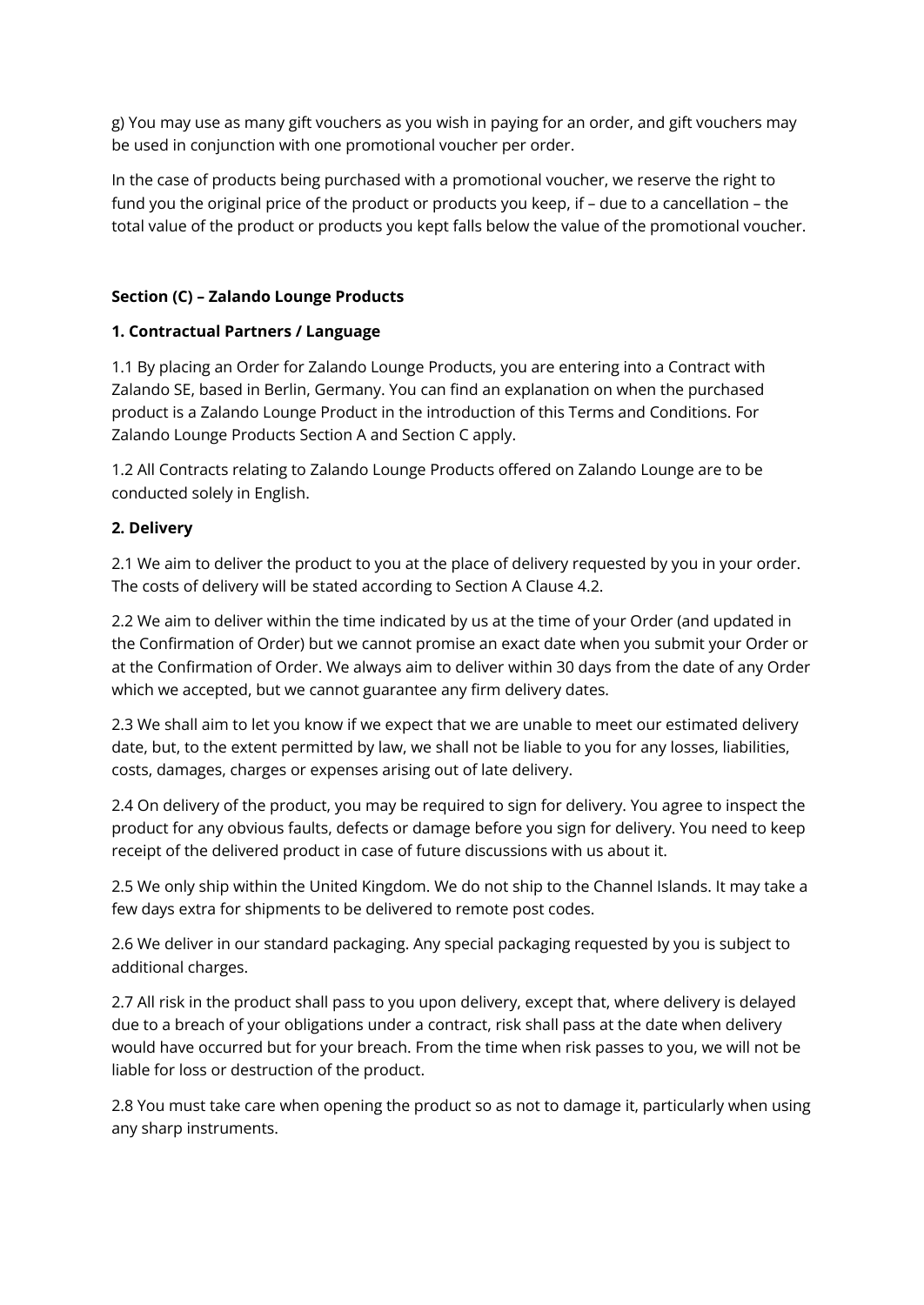2.9 You shall ensure that you are ready for safe receipt of the product without undue delay and at any time reasonably specified by us.

2.10 If you are not available to take delivery or collection, we may leave a card giving you instructions on either re-delivery or collection from the carrier.

2.11 If delivery or collection is delayed through your unreasonable refusal to accept delivery or if you do not (within two weeks of our first attempt to deliver the product to you) accept delivery or collect the product from the carrier, then we may (without affecting any other right or remedy available to us) do either or both of the following:

a) charge you for our reasonable storage fee and other costs reasonably incurred by us; or

b) no longer make the product available for delivery or collection and notify you that we are immediately cancelling the applicable contract, in which case we will refund to you or your credit or debit card company as applicable any money already paid to us under the applicable contract, less our reasonable administration charges (including for attempting to deliver and then returning the product, and any storage fees as provided for in clause 2.11(a) above).

2.12 It is your responsibility to ensure that the products are sufficient and suitable for your purposes and meet your individual requirements. We do not warrant that the products will meet your individual requirements. You acknowledge that the products are standard and not made bespoke to fit any particular requirements that you may have.

## **3. Information concerning the exercise of the right of withdrawal**

3.1 You have the right to withdraw from this contract within 14 days without giving any reason.

The withdrawal period will expire after 14 days from the day on which you acquire, or a third party other than the carrier and indicated by you acquires, physical possession of the last good.

To exercise the right of withdrawal, you must inform Zalando SE, Valeska-Gert-Straße 5, 10243 Berlin, Telefax: +49 (0)30 2759 46 93, E-Mail: service@zalando-lounge.co.uk of your decision to withdraw from this contract by an unequivocal statement (e.g. a letter sent by post, fax or e-mail). You may use the attached model withdrawal form, but it is not obligatory.

To meet the withdrawal deadline, it is sufficient for you to send your communication concerning your exercise of the right of withdrawal before the withdrawal period has expired.

### **Effects of withdrawal**

If you withdraw from this contract, we shall reimburse to you all payments received from you, including the costs of delivery (with the exception of the supplementary costs resulting from your choice of a type of delivery other than the least expensive type of standard delivery offered by us), without undue delay and in any event not later than 14 days from the day on which we are informed about your decision to withdraw from this contract. We will carry out such reimbursement using the same means of payment as you used for the initial transaction, unless you have expressly agreed otherwise; in any event, you will not incur any fees as a result of such reimbursement. We may withhold reimbursement until we have received the goods back or you have supplied evidence of having sent back the goods, whichever is the earliest.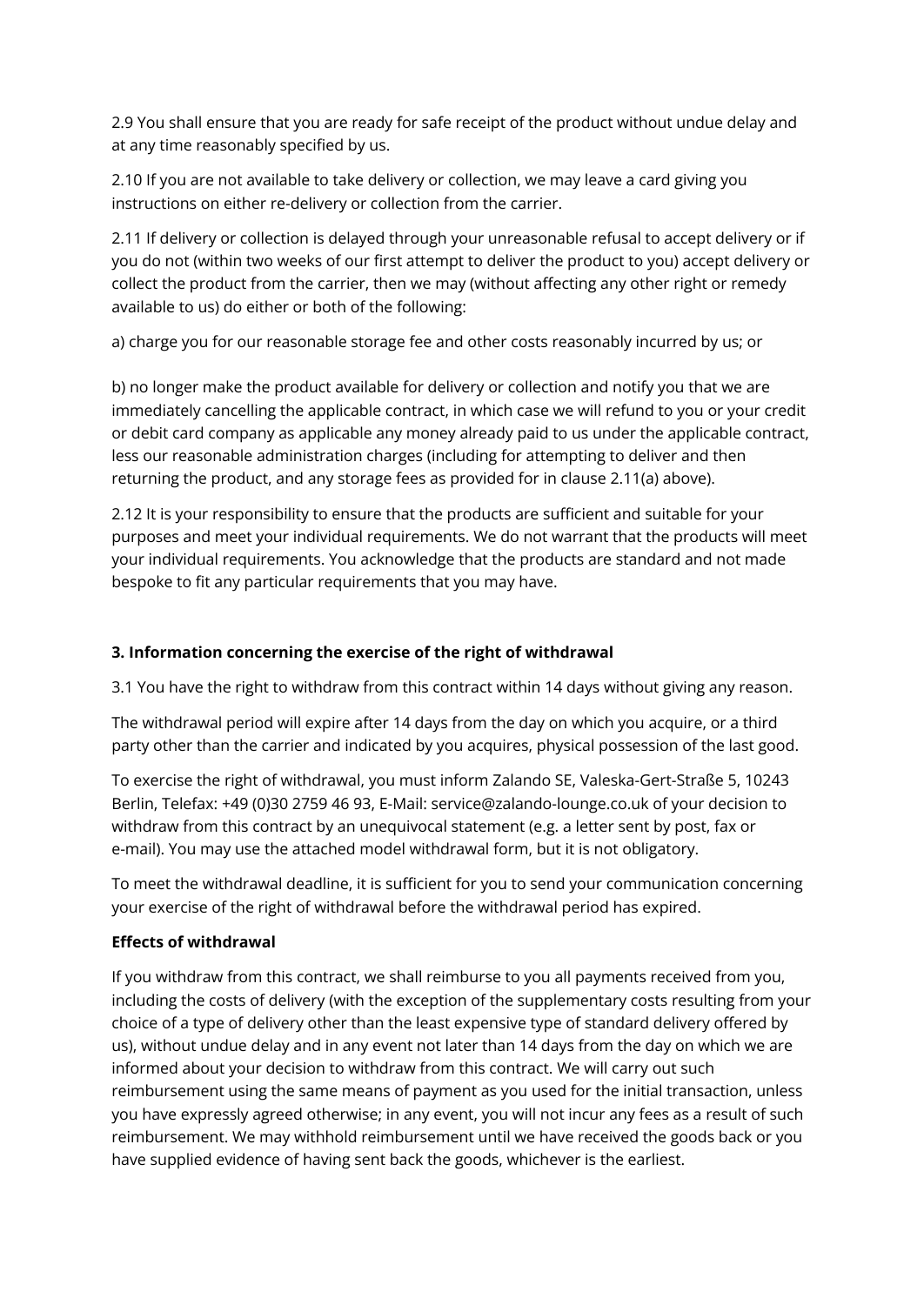You shall send back the goods or hand them over to us, without undue delay and in any event not later than 14 days from the day on which you communicate your withdrawal from this contract to us. The deadline is met if you send back the goods before the period of 14 days has expired. We will bear the cost of returning the goods if you use the provided return documents.

You are only liable for any diminished value of the goods resulting from the handling other than what is necessary to establish the nature, characteristics and functioning of the goods.

### **Model withdrawal form**

To Zalando SE, Valeska-Gert-Straße 5, 10243 Berlin, Telefax: ++44 (0)20 3355 8328, E-Mail: service@zalando-lounge.co.uk:

I/We (1) hereby give notice that I/We (1) withdraw from my/our (1) contract of sale of the following goods (1)/for the provision of the following service (1)

- Ordered on (1)/received on (1),
- Name of consumer(s),
- Address of consumer(s),
- Date
- (1) Delete as appropriate.
- 3.13 We offer a free returns service via Hermes, our returns partner.

To return an item using Hermes service please log into your customer account, click on 'Return Item' and follow the instructions shown on screen.

If you do not have a Hermes drop-off point in your area, please send an email to our customer service team at service@zalando-lounge.co.uk or call our free service helpline: 0800 206 10 12 (lines open from Monday to Friday 6am-7pm – free to call from any UK landline) for further instructions.

If you use this service you won't have to pay postage and packaging for your return. Zalando Lounge will cover the shipping costs.

### **4. Vouchers**

4.1 You may only use promotional vouchers on Zalando Lounge. Zalando gift vouchers cannot be redeemed on Zalando Lounge.

4.2 We may – in line with our [Privacy](https://www.zalando.co.uk/zalando-privacy-policy/) Policy – email promotional vouchers to you. Subject to Section A clause 9.2, we accept no liability for errors in the email address of the voucher recipient.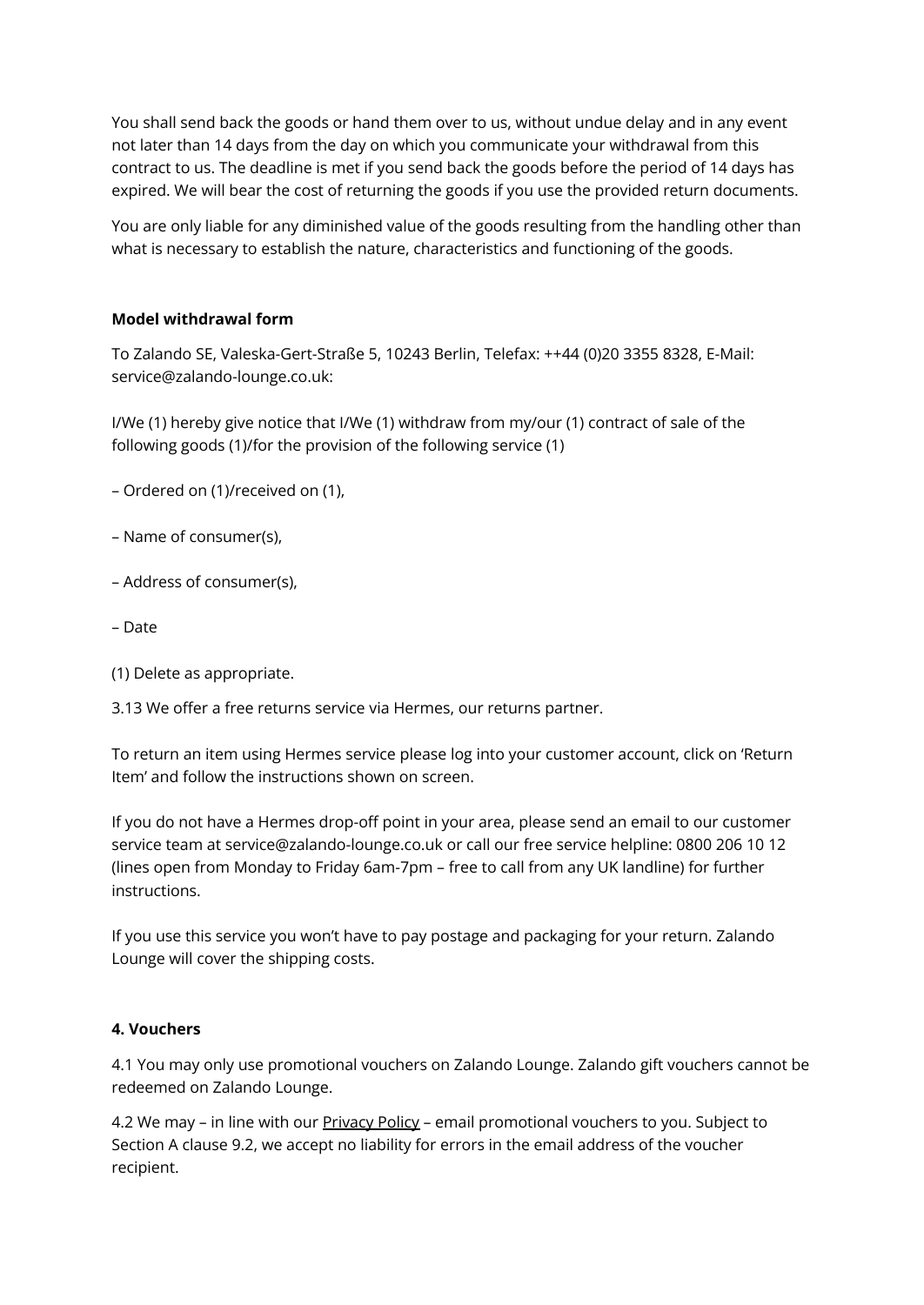4.3 If you have a promotional voucher, that voucher can be used by someone other than you and you can assign your rights to use that voucher.

4.4 In the event of fraud, an attempt at deception or in the event of the suspicion of other illegal activities in connection with a promotional voucher or redemption of that voucher on the site, we are entitled to close your account and/or require a different means of payment.

4.5 We assume no liability for the loss, theft or illegibility of promotional vouchers.

4.6 Conditions for the redemption of promotional vouchers:

a) From time to time we may release promotional vouchers that may be used on Zalando Lounge, which we will send to you by email. Promotional vouchers can only be redeemed on Zalando Lounge. They cannot be used on our website [www.zalando.co.uk](https://www.zalando.co.uk/) or in other countries, such as www.zalando.nl or www.zalando-lounge.de.

b) Promotional vouchers are valid for the specified period stated on them only, can only be redeemed once and cannot be used in conjunction with other promotional vouchers. Individual brands may be excluded from voucher promotions.

c) The credit of a promotional voucher cannot be used to pay for products from third parties other than us.

d) If you place an order for a product less than the value of the promotional voucher, no refund or residual credit will be returned to you.

e) The credit of a promotional voucher does not accrue interest nor does it have a cash value.

f) If the credit of a promotional voucher is insufficient for the order you wish to make, you may make up the difference through payment.

4.7 In the case of products being purchased with a promotional voucher, we reserve the right to fund you the original price of the product or products you keep, if – due to a cancellation – the total value of the product or products you kept falls below the value of the promotional voucher.

### **Terms of Use**

Yours Zalando SE Valeska-Gert-Straße 5